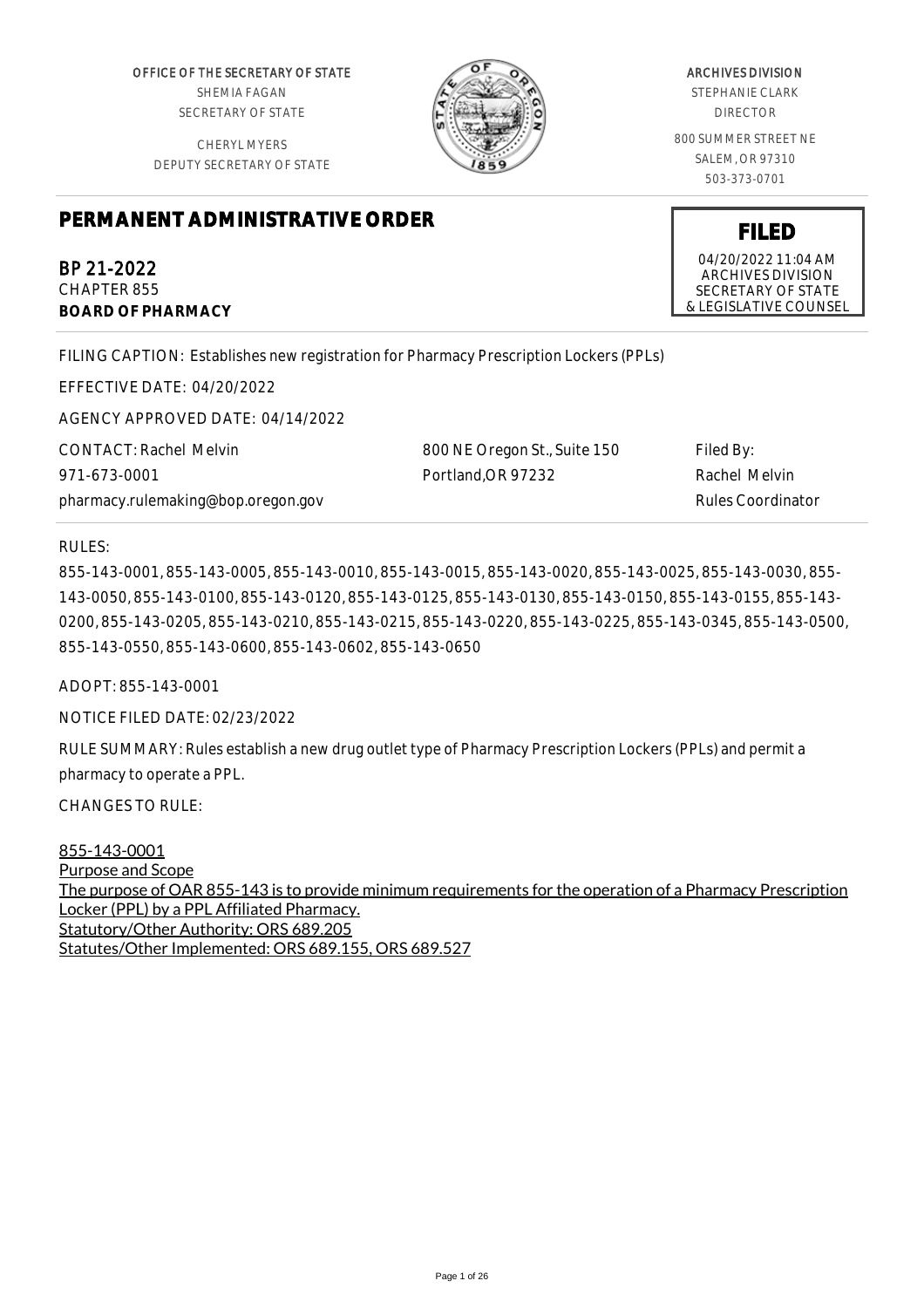#### NOTICE FILED DATE: 02/23/2022

RULE SUMMARY: Rules establish a new drug outlet type of Pharmacy Prescription Lockers (PPLs) and permit a pharmacy to operate a PPL. Adds definitions related to PPL and PPL Affiliated Pharmacy.

CHANGES TO RULE:

#### 855-143-0005

#### **Definitions**

The following words and terms, when used in OAR 855-143, have the following meanings, unless the context clearly indicates otherwise. Any term not defined in this section has the definition set out in OAR 855-006.¶ (1) "Pharmacy Prescription Locker Affiliated Pharmacy" or "PPL Affiliated Pharmacy" means a Retail Drug Outlet Pharmacy registered in Oregon that operates a Pharmacy Prescription Locker. ¶

(2) "Pharmacy Prescription Locker" or "PPL" means an Oregon location registered as a Retail Drug Outlet Pharmacy Prescription Locker using a mechanical system that securely stores completed patient-specific prescription and non-prescription drugs, devices, and related supplies for pick up.

Statutory/Other Authority: ORS 689.205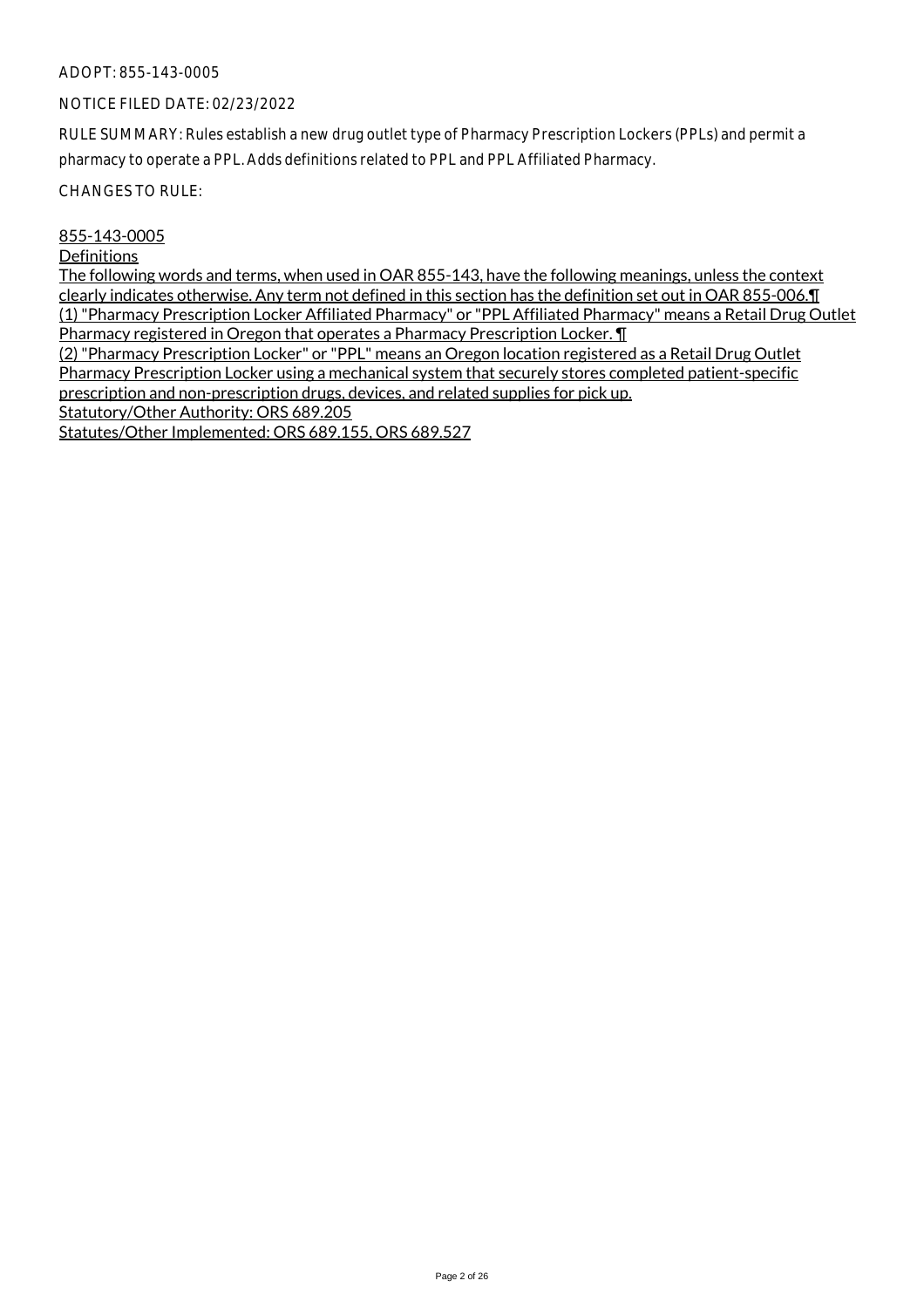# NOTICE FILED DATE: 02/23/2022

RULE SUMMARY: Rules establish a new drug outlet type of Pharmacy Prescription Lockers (PPLs) and permit a pharmacy to operate a PPL. Includes information and requirements for general registration of a PPL.

CHANGES TO RULE:

#### 855-143-0010

Registration: General

(1) Each PPL located in Oregon must be registered as a Retail Drug Outlet PPL.¶

(2) A controlled substance registration will not be issued for a Retail Drug Outlet PPL. ¶

(3) A Retail Drug Outlet PPL application must specify the PPL Affiliated Pharmacy and cannot operate without a

PPL Affiliated Pharmacy that is registered by the board as a Retail Drug Outlet Pharmacy.¶

(4) Each registration renewal application must be accompanied by the annual fee and must contain the same

information required in OAR 855-143-0015(2) and additional information requested by the board.¶ (5) The initial and annual registration fee for pharmacies is set out in OAR 855-110.¶

(6) A Retail Drug Outlet PPL registration expires March 31, annually. If the annual registration fee referred to in OAR 855-110 is not paid by March 31 of the current year, a late fee as set out in OAR 855-110 must be included

with the application for registration renewal.

(7) The registration is not transferable. ¶

(8) The registration fee cannot be prorated.¶

(9) A PPL may not operate until a certificate of registration has been issued by the board.¶

(10) The PPL Affiliated Pharmacy registration and PPL registration must be on display at both the PPL Affiliated Pharmacy and at the PPL.

Statutory/Other Authority: ORS 689.205

Statutes/Other Implemented: ORS 689.151, ORS 689.155, ORS 689.225, ORS 689.305, ORS 689.527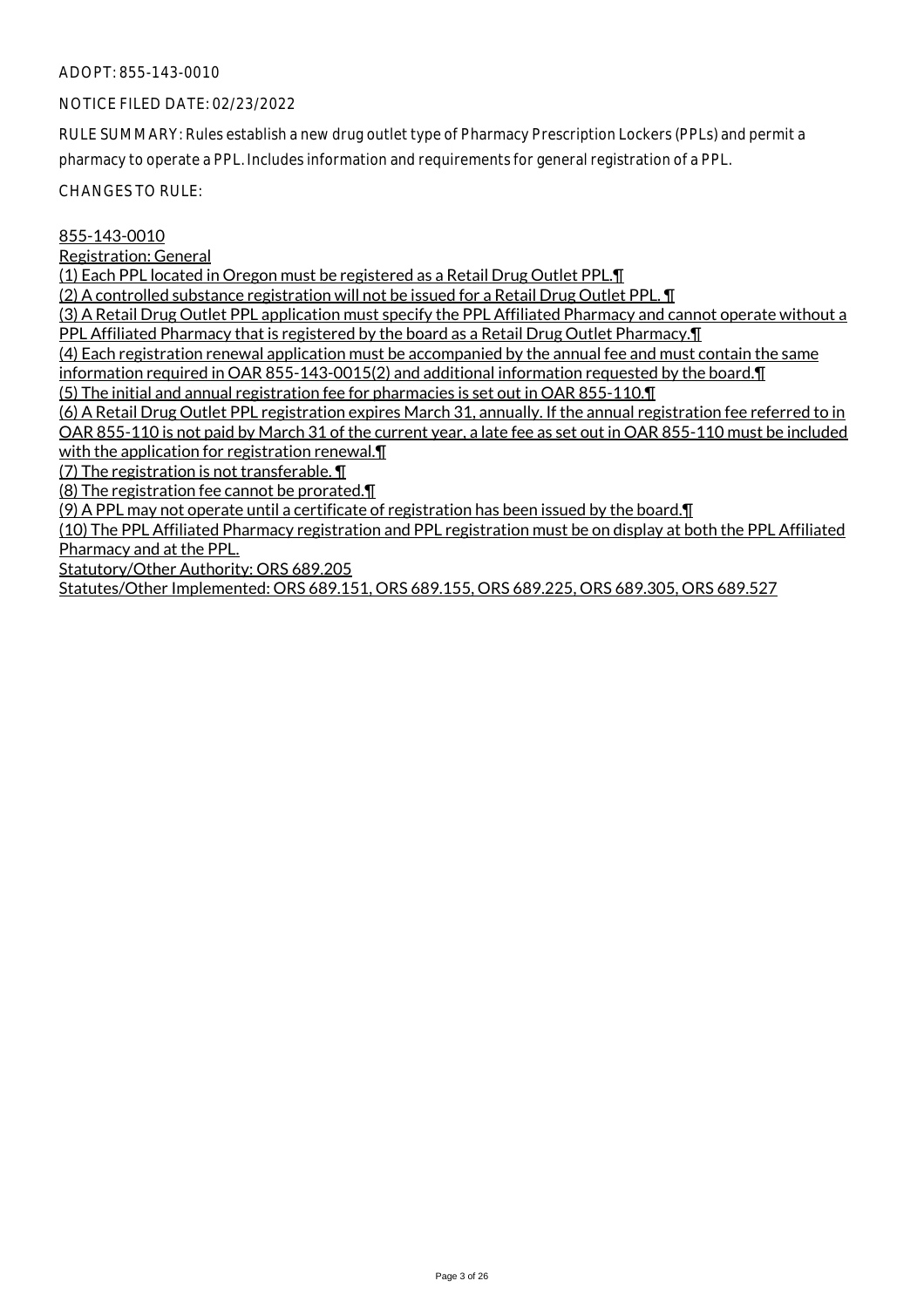# NOTICE FILED DATE: 02/23/2022

RULE SUMMARY: Rules establish a new drug outlet type of Pharmacy Prescription Lockers (PPLs) and permit a pharmacy to operate a PPL. Adds information and requirements related to an application for registration of a PPL.

CHANGES TO RULE:

# 855-143-0015

Registration: Application

(1) An application for registration of a new PPL must include a floor plan drawn to scale with the location of the:¶ (a) PPL at the facility; ¶

(b) Surveillance system cameras; and¶

(c) Alarm system panel.¶

(2) The certificate of registration for a PPL must be issued prior to opening.¶

(3) The application must specify the location of the PPL and must indicate the owner, trustee, receiver, or other person applying for the registration. When an applicant is not the owner of the pharmacy, the application must indicate the owner and the applicant's affiliation with the owner:¶

(a) If the owner is a partnership or other multiple owners, the names of the partners or persons holding the five largest interests must be indicated on the application;¶

(b) If the owner is a corporation, the name filed must be the same as filed with the Secretary of State. The name of the corporation, the names of the corporation officers and the names of the stockholders, if applicable, who own the five largest interests must be indicated on the application.¶

(4) Upon request by the board, the applicant must furnish such information as required by the board regarding the partners, stockholders, or other persons not named in the application.

Statutory/Other Authority: ORS 475.035, ORS 689.205

Statutes/Other Implemented: ORS 689.155, ORS 689.305, ORS 689.527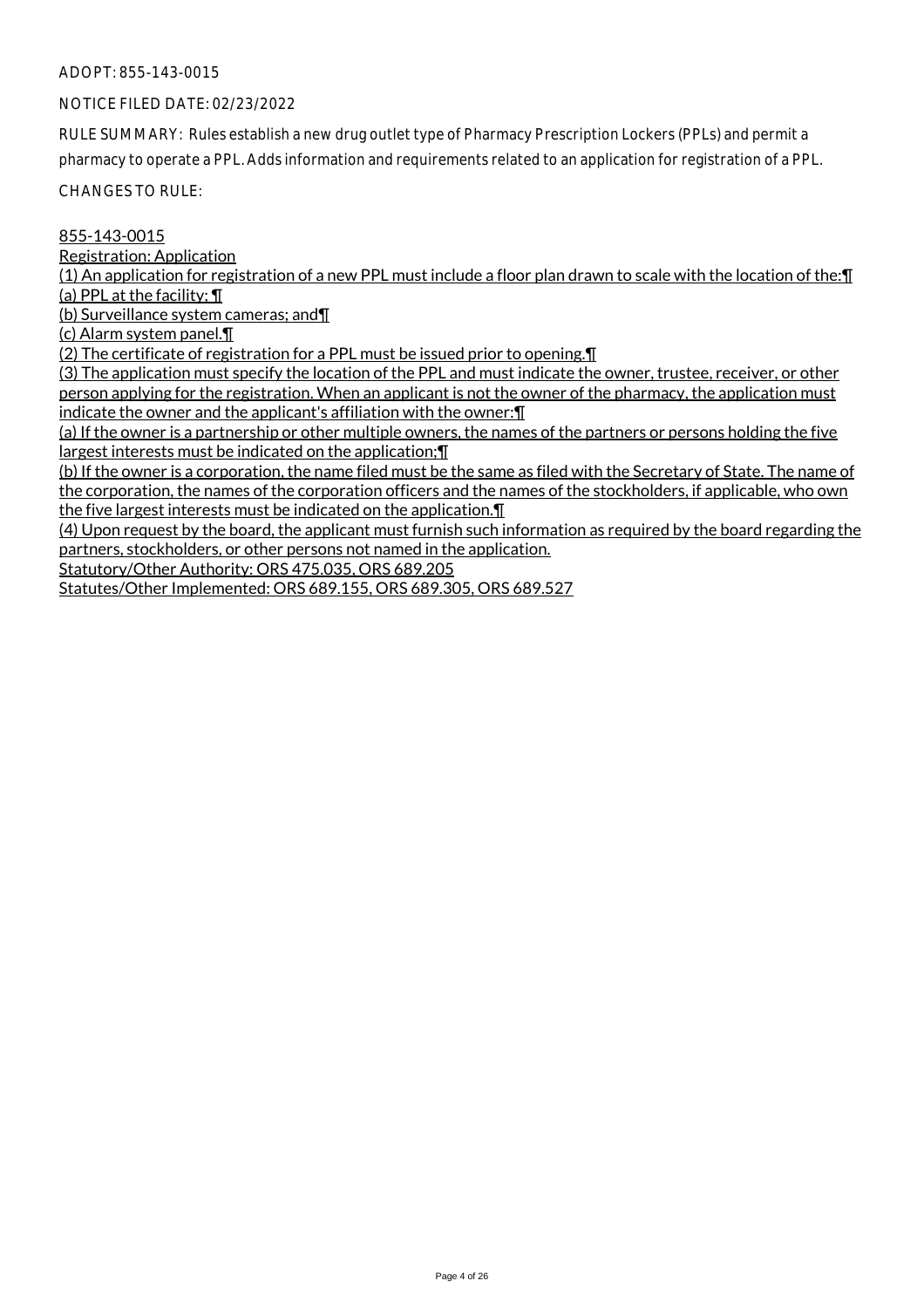# NOTICE FILED DATE: 02/23/2022

RULE SUMMARY: Rules establish a new drug outlet type of Pharmacy Prescription Lockers (PPLs) and permit a pharmacy to operate a PPL. Adds information and requirements related to registration for change of ownership, change of location or change of PPL Affiliated Pharmacy.

CHANGES TO RULE:

855-143-0020

Registration: Change of Owner, Location, or PPL Affiliated Pharmacy

(1) A change of location of the PPL Affiliated Pharmacy or location of the PPL requires:¶

(a) Submission of a new PPL application a minimum of 15 days prior to occurrence; ¶

(b) Registration fee;¶

(c) Approval of the board; and¶

(d) New certificate of registration. ¶

(2) A change in the PPL Affiliated Pharmacy or ownership of the PPL requires:¶

(a) Submission of a new PPL application a minimum of 15 days prior to occurrence; ¶

(b) Registration fee;¶

(c) Approval of the board; and¶

(d) New certificate of registration. ¶

(3) A change of ownership includes any change in the legal form of the business including additions or deletions of partners.¶

(4) A certificate of registration will be issued upon board approval of the application.¶

(5) A PPL that has changed location or ownership must not operate until the new certificate of registration has been approved and issued.

Statutory/Other Authority: ORS 475.035, ORS 689.205

Statutes/Other Implemented: ORS 689.155, ORS 689.305, ORS 689.527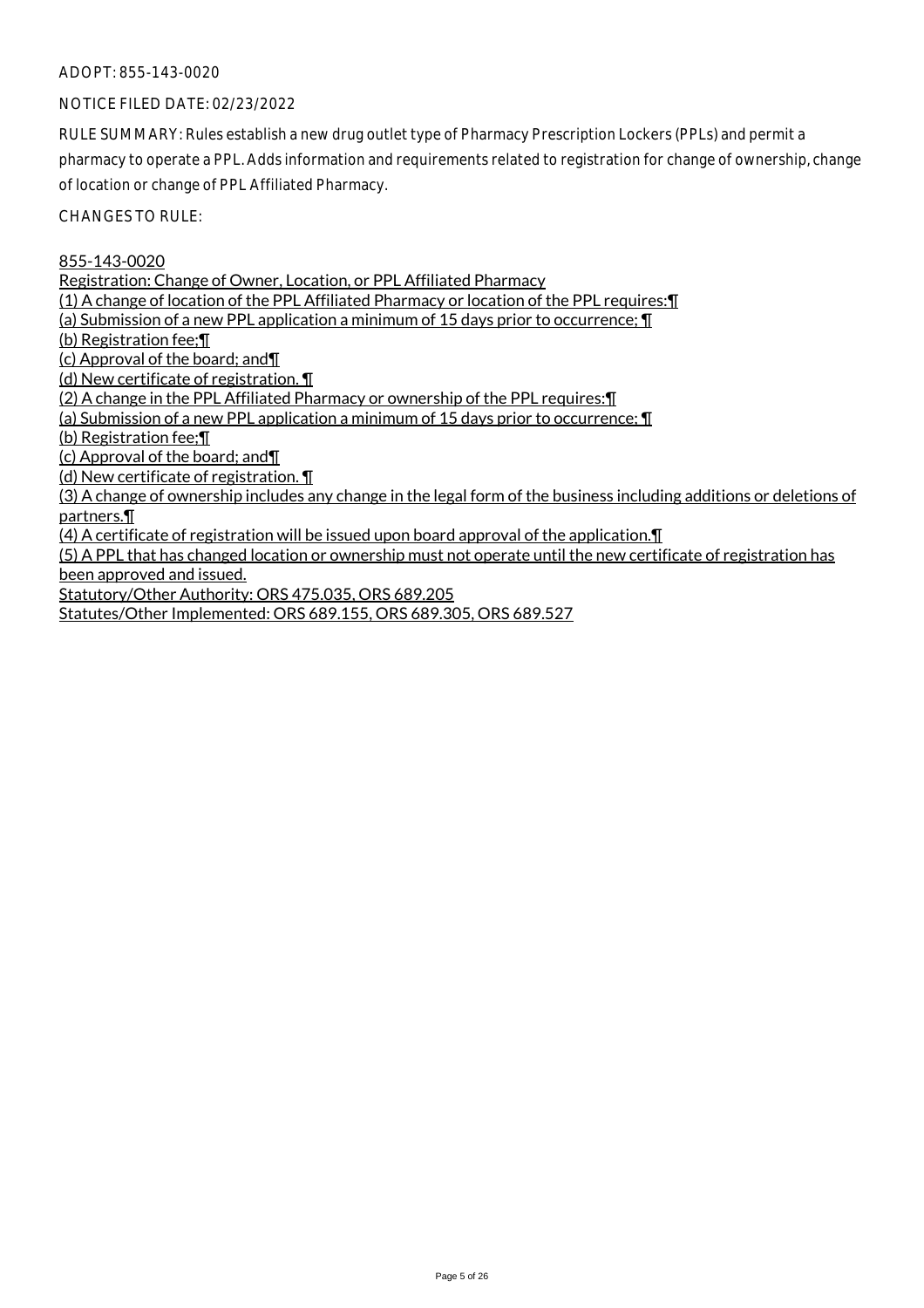#### NOTICE FILED DATE: 02/23/2022

RULE SUMMARY: Rules establish a new drug outlet type of Pharmacy Prescription Lockers (PPLs) and permit a pharmacy to operate a PPL. Adds information and requirements related to closing a PPL.

CHANGES TO RULE:

# 855-143-0025

Registration: Closure A PPL Affiliated Pharmacy must notify the board a minimum of 15 days prior to discontinuing operation of a PPL. Notification must include the: ¶ (1) Final disposition of drugs stored in the PPL including:¶ (a) Name and location where the drugs are transferred; ¶ (b) Name and location where destruction occurred; and¶ (c) Name and location of the site that will store all records;¶ (2) Provide the board with:¶ (a) Oregon Board of Pharmacy state license(s); and¶ (b) Signed statement giving the effective date of closure. Statutory/Other Authority: ORS 689.205 Statutes/Other Implemented: ORS 689.155, ORS 689.305, ORS 689.527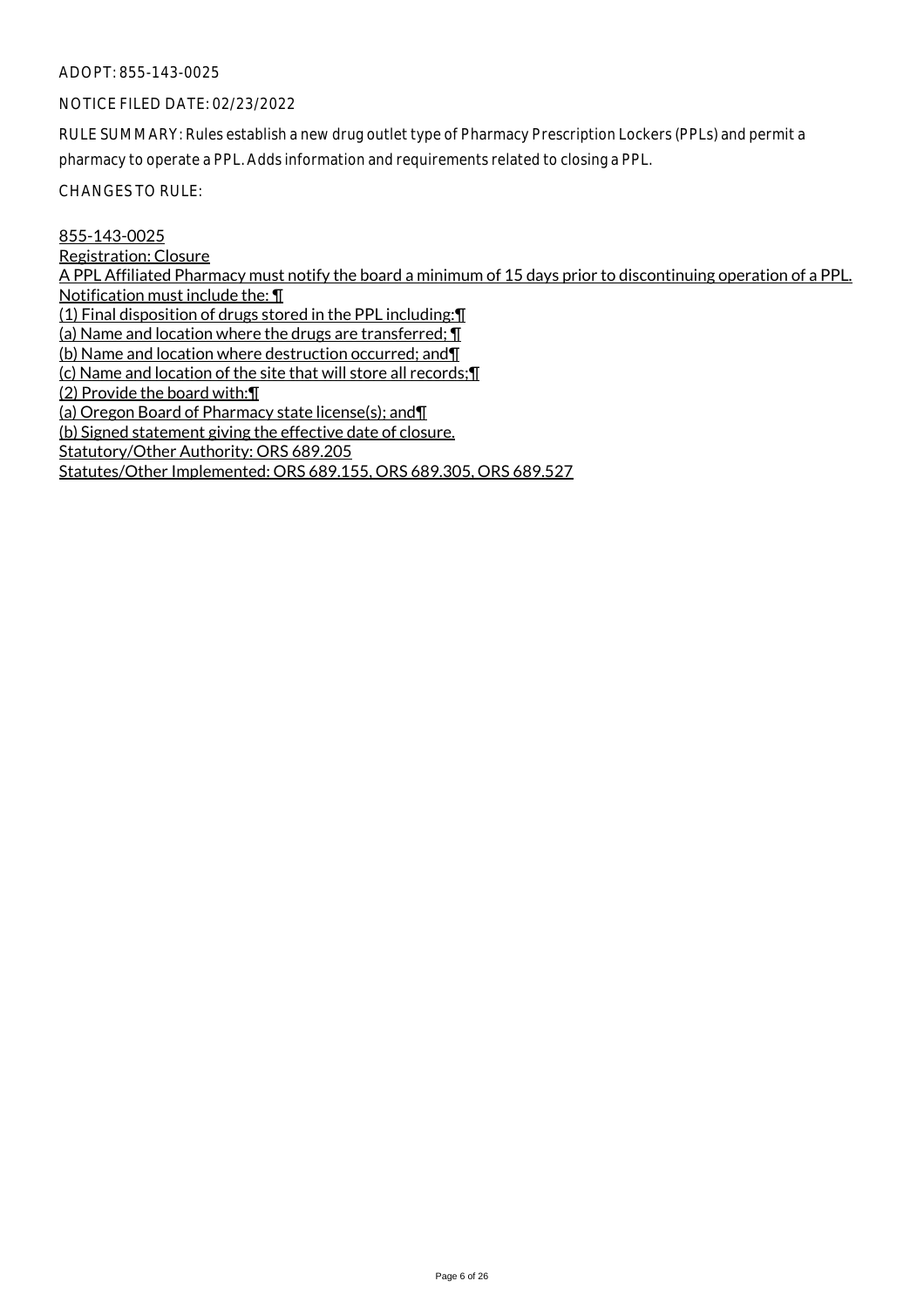NOTICE FILED DATE: 02/23/2022

RULE SUMMARY: Rules establish a new drug outlet type of Pharmacy Prescription Lockers (PPLs) and permit a pharmacy to operate a PPL. Adds information and requirements related to Non-Resident PPL Affiliated Pharmacies.

CHANGES TO RULE:

855-143-0030

Non-Resident PPL Affiliated Pharmacies

(1) For the purpose of these rules, a non-resident pharmacy includes a PPL Affiliated Pharmacy located outside of Oregon and providing pharmacy services to a PPL located in Oregon.¶

(2) Each non-resident PPL Affiliated Pharmacy must be registered with the Oregon Board of Pharmacy as a Retail Drug Outlet Pharmacy.¶

(3) To qualify for registration under these rules, every non-resident PPL Affiliated Pharmacy must be registered and in good standing with the Board of Pharmacy in the pharmacy's state of residence.¶

(4) The Oregon licensed Pharmacist-in-Charge (PIC) of the non-resident PPL Affiliated Pharmacy is the PIC for each PPL.¶

(5) The PIC is responsible for ensuring that the PPL PIC self-inspection form is completed prior to February 1 each year.¶

(6) The PIC must comply with the requirements of OAR 855-019-0300.

Statutory/Other Authority: ORS 689.205

Statutes/Other Implemented: ORS 689.151, ORS 689.155, ORS 689.225, ORS 689.527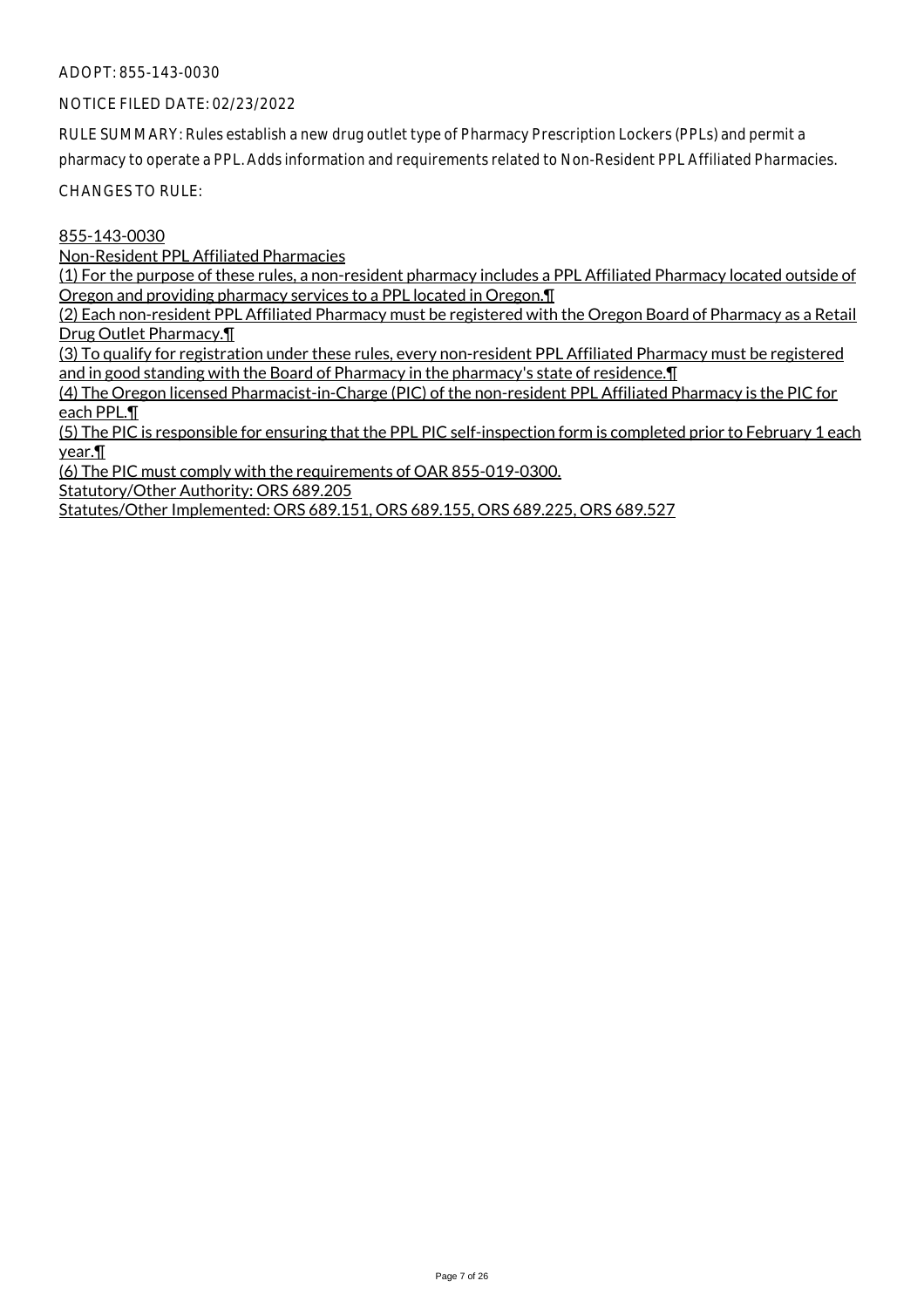# NOTICE FILED DATE: 02/23/2022

RULE SUMMARY: Rules establish a new drug outlet type of Pharmacy Prescription Lockers (PPLs) and permit a pharmacy to operate a PPL. Adds information and requirements related to personnel.

CHANGES TO RULE:

855-143-0050

Personnel

(1) A PPL must have an Oregon licensed PIC at all times. ¶

(2) Prior to utilizing a PPL, the Oregon licensed Pharmacist, Intern, Certified Oregon Pharmacy Technician and Pharmacy Technician must have completed a training program on the proper use of the PPL. Statutory/Other Authority: ORS 689.205 Statutes/Other Implemented: ORS 689.151, ORS 689.155, ORS 689.527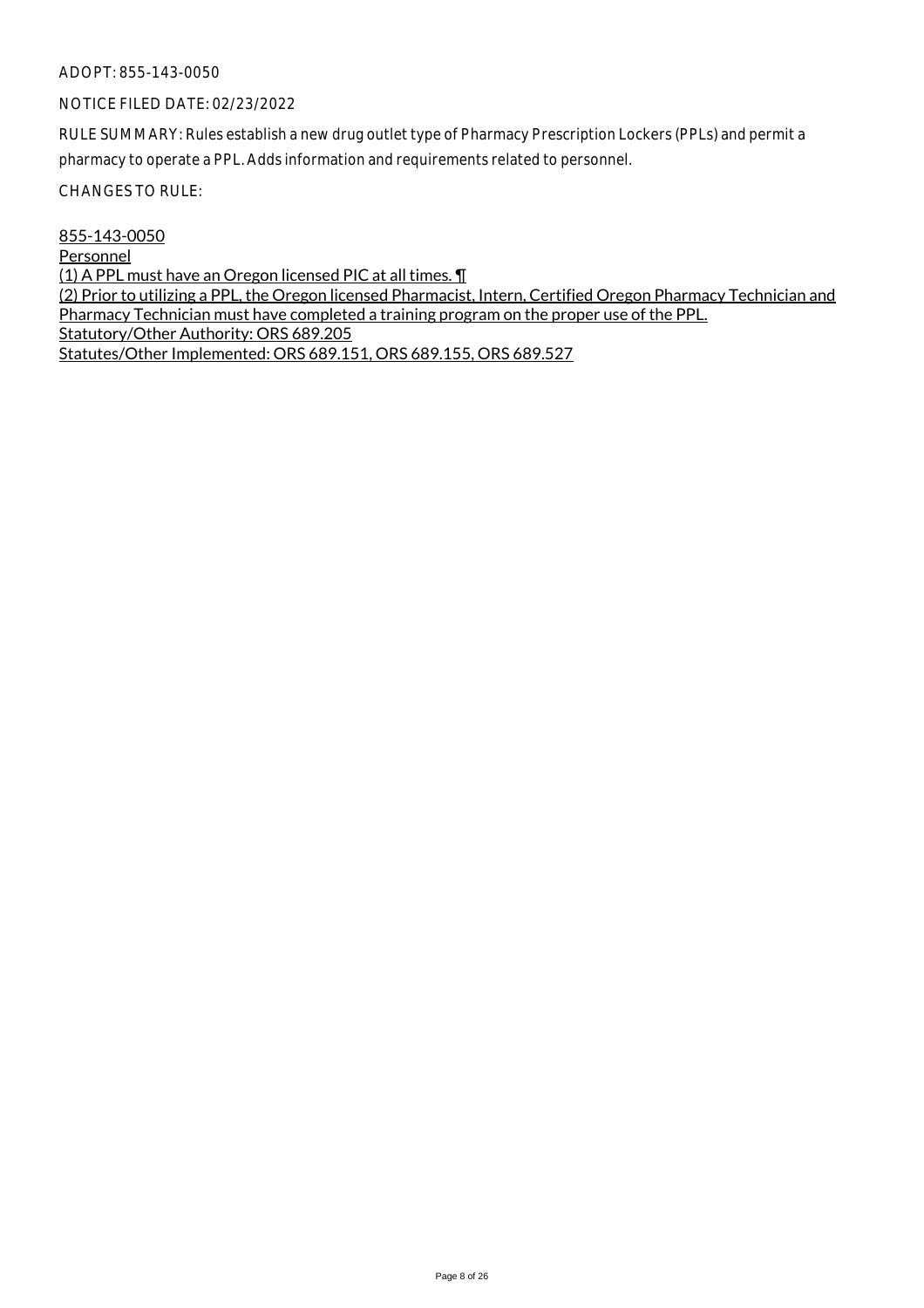# NOTICE FILED DATE: 02/23/2022

RULE SUMMARY: Rules establish a new drug outlet type of Pharmacy Prescription Lockers (PPLs) and permit a pharmacy to operate a PPL. Adds information and requirements related to security.

CHANGES TO RULE:

#### 855-143-0100

**Security** 

(1) The PPL Affiliated Pharmacy, the PPL, Oregon licensed PIC of the PPL Affiliated Pharmacy and each Oregon licensed Pharmacist supervising the PPL is responsible for the security of the PPL including provisions for adequate safeguards against loss, theft or diversion of prescription and non-prescription drugs, devices, and related supplies, and records for such drugs, devices and related supplies.¶

(2) The PPL Affiliated Pharmacy must ensure the PPL:¶

(a) Is placed in a secure indoor location that is climate controlled and protected from the elements;¶ (b) Is securely fastened to a permanent structure so that it cannot be removed;¶

(c) Stores prescription and non-prescription drugs, devices, and related supplies in compliance with the provisions of OAR 855-143-0125;¶

(3) The PPL must be secured to prevent access when: [1]

(a) There is no Oregon licensed Pharmacist supervising and authorizing access in real-time to the PPL; or¶ (b) There is no Pharmacist, Intern, Certified Oregon Pharmacy Technician or Pharmacy Technician employed by

the PPL Affiliated Pharmacy present at the PPL; or¶

(c) Any component of the PPL is not functioning.¶

(4) A record must be maintained with the name and Oregon license number of each person accessing the PPL.¶ (5) An Intern, Certified Oregon Pharmacy Technician, and Pharmacy Technician may only access the PPL when an Oregon licensed Pharmacist is supervising the licensee and has authorized access to the PPL in real-time.¶ (6) Unlicensed personnel (e.g. vendor) may only access the PPL when escorted and continuously observed by a

licensee who is authorized by the Oregon licensed Pharmacist who is supervising and authorizing access to the PPL in real-time. ¶

(7) Minimum security methods must include a properly functioning:¶

(a) Alarm system at the PPL and real-time notification to an Oregon licensed Pharmacist of the PPL Affiliated Pharmacy if unauthorized access occurs;¶

(b) Electronic entry system that is controlled by an Oregon licensed Pharmacist and records the:¶

(A) Identification of the Oregon licensed Pharmacist authorizing access and securing the PPL;¶

(B) Identification of the Pharmacist, Intern, Certified Oregon Pharmacy Technician or Pharmacy Technician accessing and securing the PPL; and¶

(C) Date and time of each activity; and¶

(c) Surveillance system that utilizes continuously accessible and recorded video between the PPL Affiliated Pharmacy and the PPL. The system must provide a clear view of the entire PPL including its access points. Statutory/Other Authority: ORS 689.205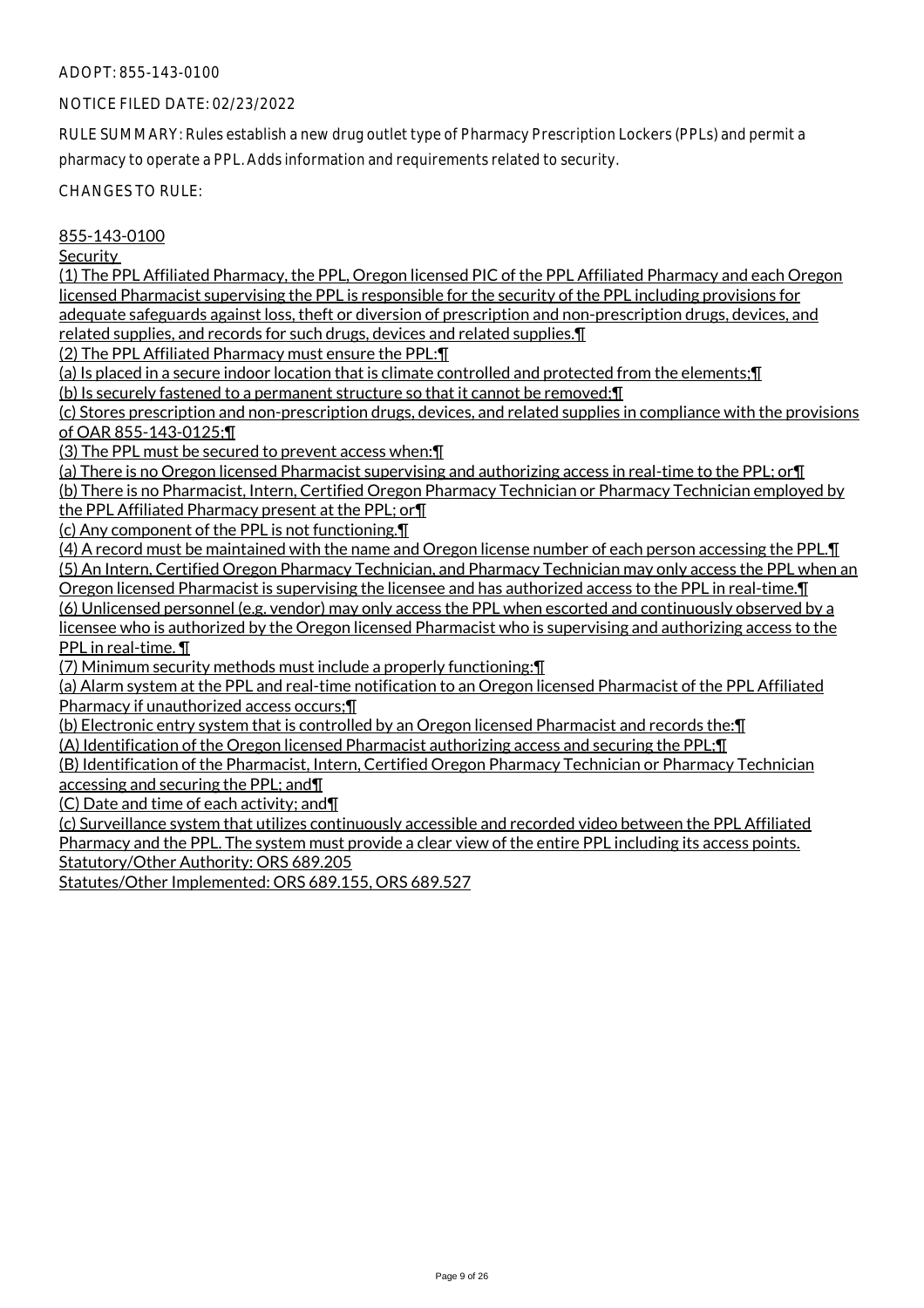# NOTICE FILED DATE: 02/23/2022

RULE SUMMARY: Rules establish a new drug outlet type of Pharmacy Prescription Lockers (PPLs) and permit a pharmacy to operate a PPL. Adds information and requirements related to drug procurement.

CHANGES TO RULE:

855-143-0120 Drug: Procurement A PPL may only receive prescription, non-prescription drugs, devices, and related supplies from the PPL Affiliated Pharmacy. Statutory/Other Authority: ORS 475.035, ORS 689.205 Statutes/Other Implemented: ORS 689.155, ORS 689.527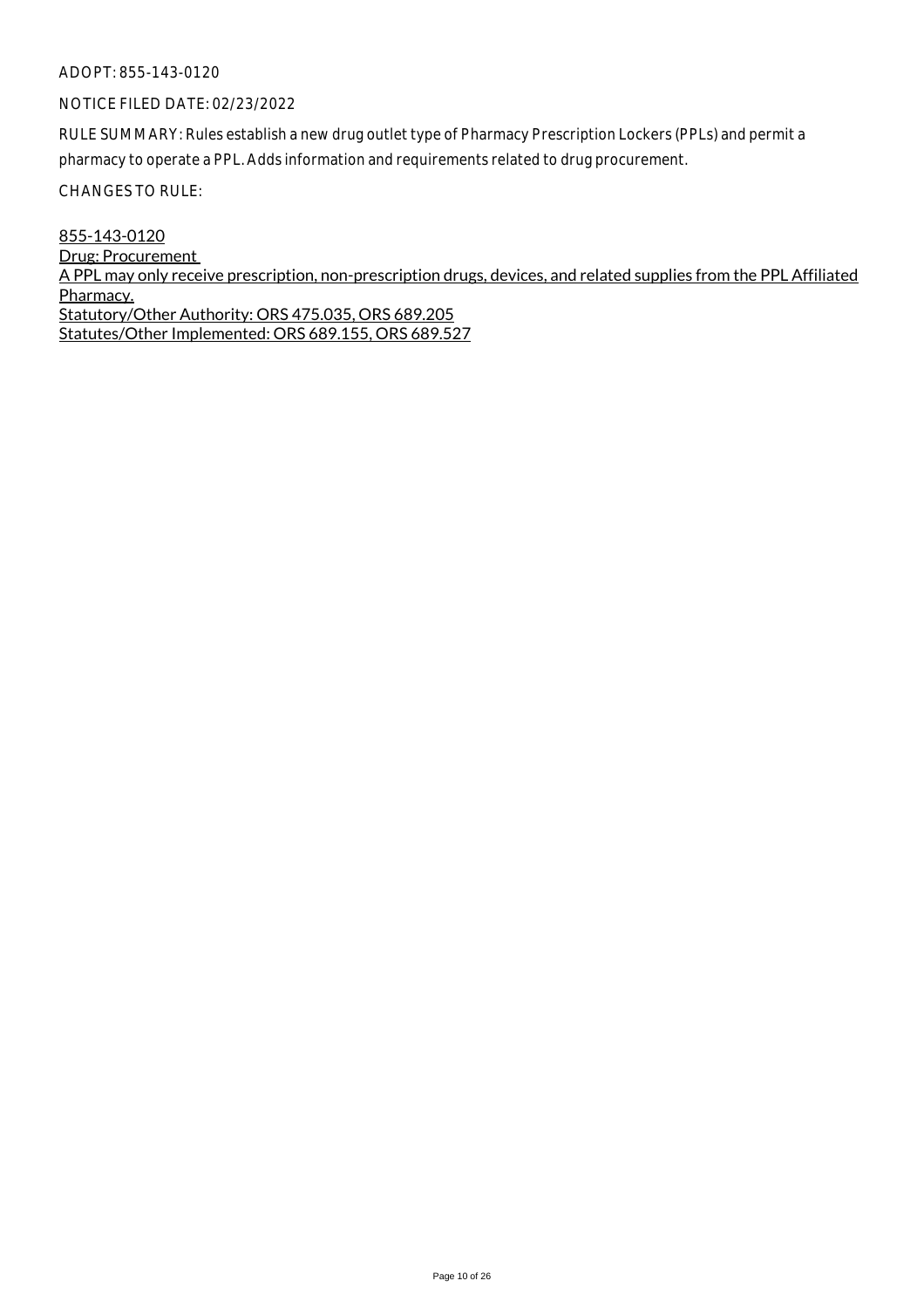# NOTICE FILED DATE: 02/23/2022

RULE SUMMARY: Rules establish a new drug outlet type of Pharmacy Prescription Lockers (PPLs) and permit a pharmacy to operate a PPL. Adds information and requirements related to drug storage.

CHANGES TO RULE:

# 855-143-0125

Drug: Storage

(1) A PPL must maintain proper storage of all drugs. This includes, but is not limited to the following:¶ (a) All drugs must be stored according to manufacturer's published or USP guidelines.¶

(b) All drugs must be stored in appropriate conditions of temperature, light, humidity, sanitation, ventilation, and space.¶

(c) Appropriate storage conditions must be provided for, including during transfers between facilities and to patients.¶

(d) A PPL must quarantine drugs which are outdated, adulterated, misbranded or suspect.¶

(2) A PPL must store all drugs at the proper temperature according to manufacturer's published guidelines

(pursuant to FDA package insert or USP guidelines).¶

(a) All drug refrigeration systems must:¶

(A) Maintain refrigerated products between 2 to 8  $\overline{2}C$  (35.6 to 46.4 $\overline{2}F$ ); frozen products between -25 to -10  $\overline{2}C$  (-13 to 14  $\mathbb{R}$ ); or as specified by the manufacturer.  $\P$ 

(B) Utilize a centrally placed, accurate, and calibrated thermometer;¶

(C) Be dedicated to pharmaceuticals only;¶

(D) Be measured continuously and documented either manually twice daily to include minimum, maximum and current temperatures; or with an automated system capable of creating a producible history of temperature readings. ¶

(b) A PPL must adhere to a monitoring plan, which includes, but is not limited to:¶

(A) Documentation of training of all personnel;¶

(B) Maintenance of manufacturer recommended calibration of thermometers;¶

(C) Maintenance of records of temperature logs for a minimum of three years;¶

(D) Documentation of excursion detail, including, but not limited to, event date and name of persons(s) involved in excursion responses;¶

(E) Documentation of action(s) taken, including decision to quarantine product for destruction, or determination by an Oregon licensed Pharmacist that it is safe for continued use. This documentation must include details of the information source;¶

(F) A written emergency action plan; ¶

(G) Routine preventative maintenance and evaluation of refrigeration equipment and monitoring equipment; and¶

(H) Documentation and review of temperature recordings at least once every 28 days by the Oregon licensed Pharmacist at the time of in person physical inspection.

Statutory/Other Authority: ORS 689.205, ORS 689.325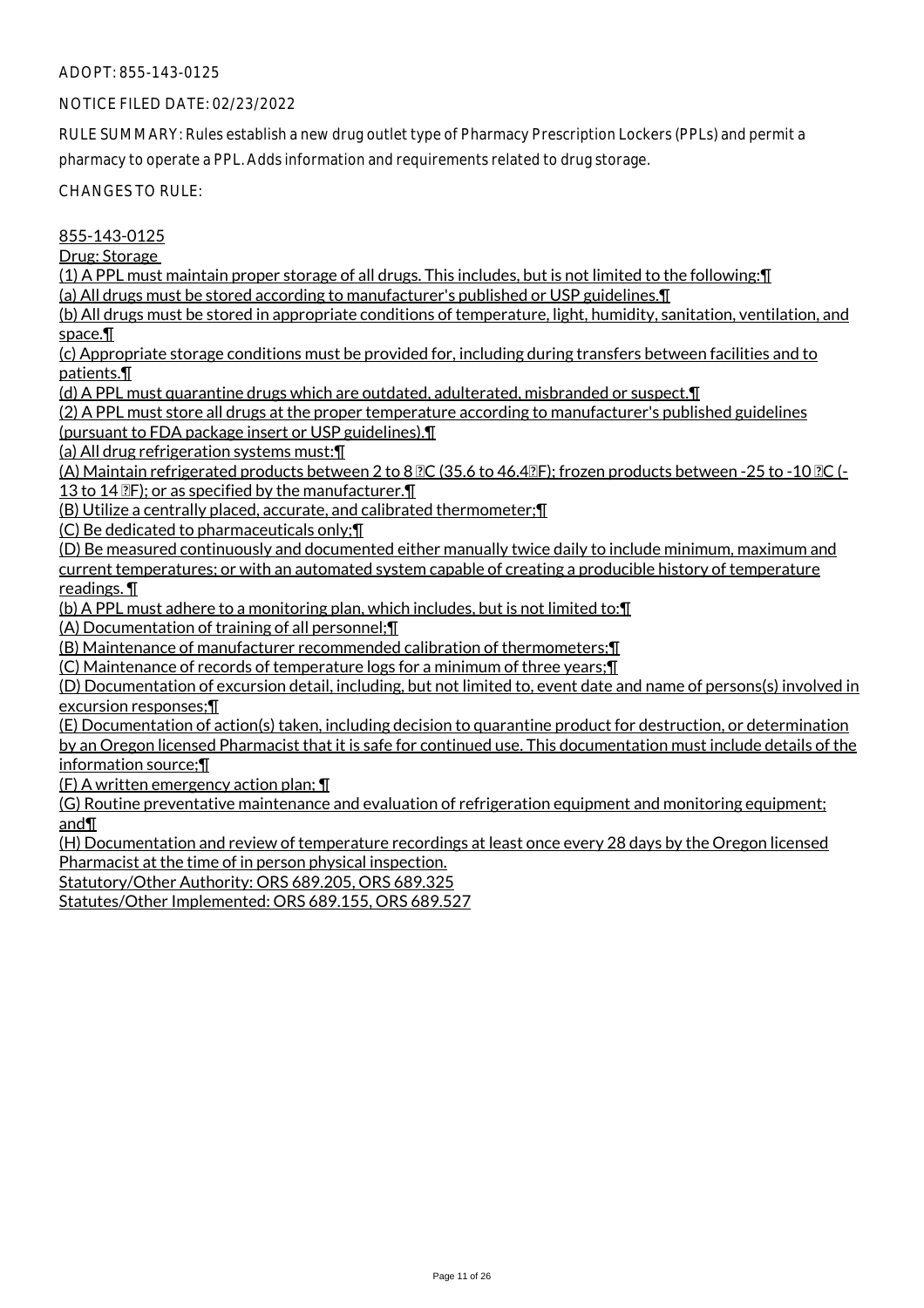# NOTICE FILED DATE: 02/23/2022

RULE SUMMARY: Rules establish a new drug outlet type of Pharmacy Prescription Lockers (PPLs) and permit a pharmacy to operate a PPL. Adds information and requirements related to drug loss.

CHANGES TO RULE:

855-143-0130

Drug: Loss

A PPL and its PPL Affiliated Pharmacy must:¶

(1) Ensure that disasters, accidents and emergencies which may affect the strength, purity, or labeling of drugs or devices are reported to the board immediately.¶

(2) Ensure that confirmed significant drug loss or any loss related to suspected drug theft is reported to the board within one business day.

Statutory/Other Authority: ORS 689.205, ORS 689.305, ORS 689.315 Statutes/Other Implemented: ORS 689.155, ORS 689.527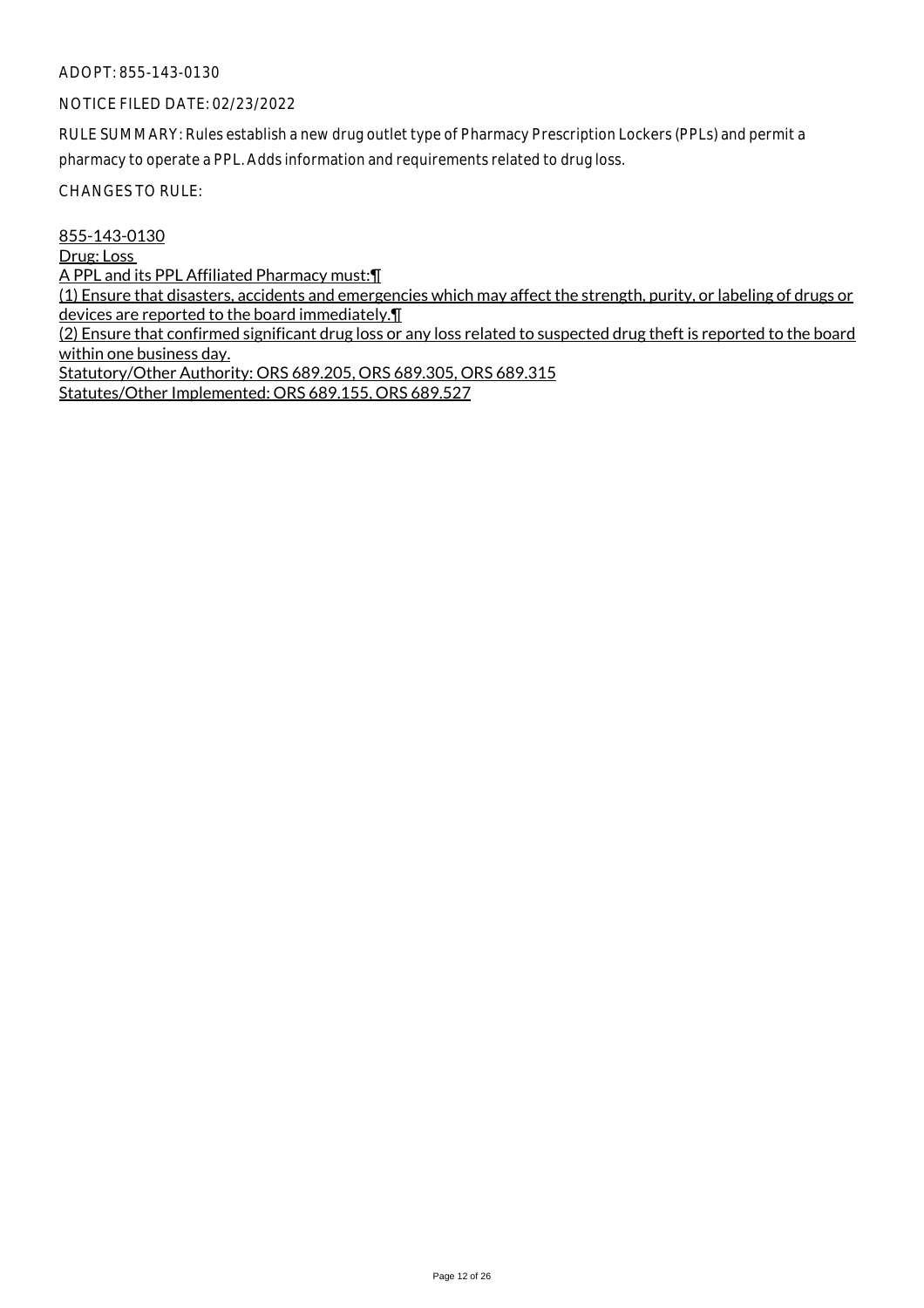#### NOTICE FILED DATE: 02/23/2022

RULE SUMMARY: Rules establish a new drug outlet type of Pharmacy Prescription Lockers (PPLs) and permit a pharmacy to operate a PPL. Adds sanitation requirements for a PPL and PPL Affiliated Pharmacy.

CHANGES TO RULE:

855-143-0150 Outlet: Sanitation A PPL and its PPL Affiliated Pharmacy must ensure the PPL is kept clean. Statutory/Other Authority: ORS 689.305 Statutes/Other Implemented: ORS 689.305, ORS 689.527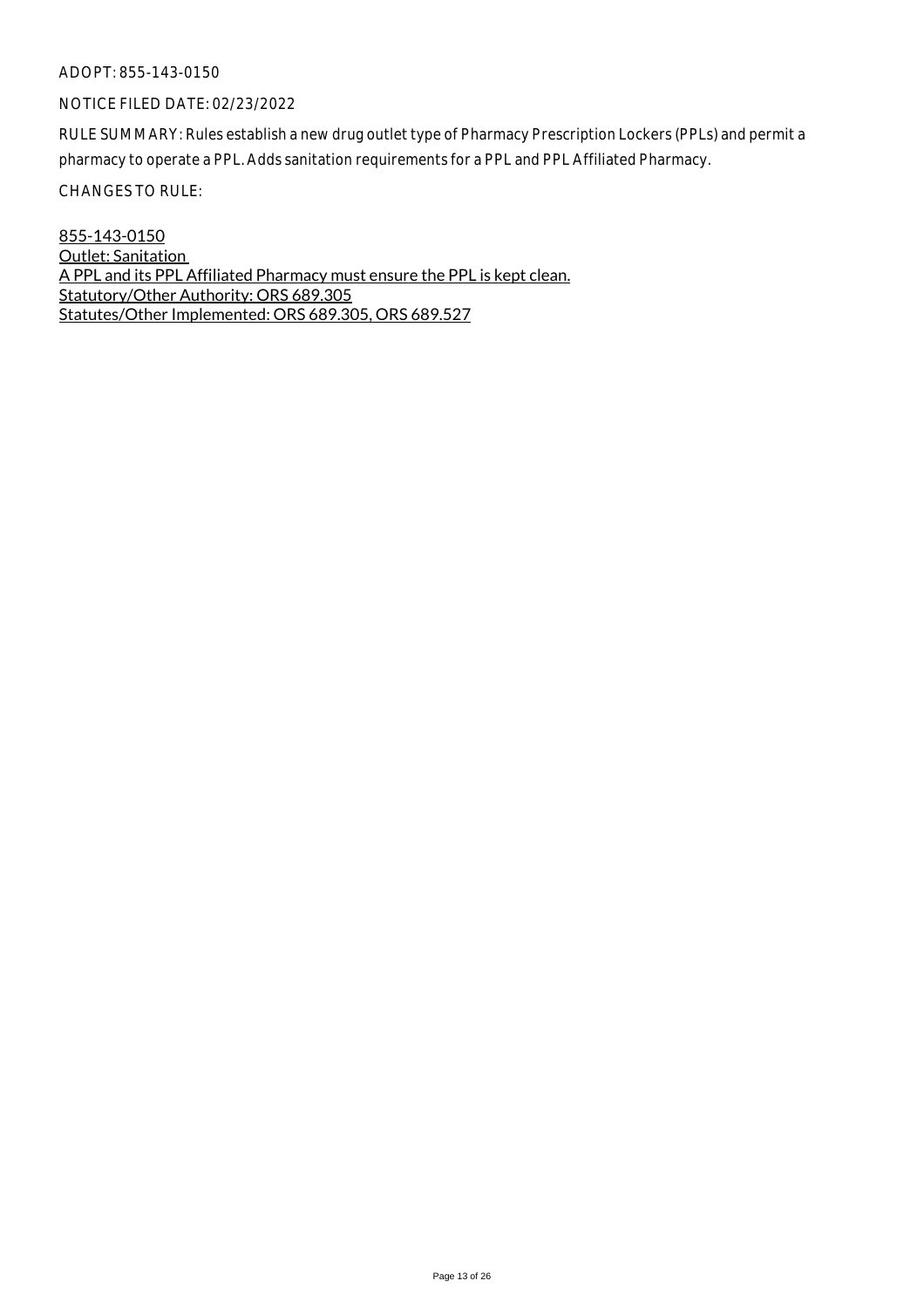# NOTICE FILED DATE: 02/23/2022

RULE SUMMARY: Rules establish a new drug outlet type of Pharmacy Prescription Lockers (PPLs) and permit a pharmacy to operate a PPL. Adds minimum equipment requirements.

CHANGES TO RULE:

# 855-143-0155

Outlet: Minimum Equipment Requirements

(1) Each Oregon PPL must have the following:¶

(a) Appropriate equipment and supplies as required by Oregon Revised Statutes, Oregon Administrative Rules, United States Code, Code of Federal Regulations, and standards adopted by reference (e.g. USP) based on services offered by the PPL outlet;¶

(b) Appropriate equipment to maintain the proper storage of drugs;¶

(c) Signage in a location easily seen by the public at the PPL where prescription and non-prescription drugs, devices, and related supplies are dispensed: ¶

(A) Stating "The (insert name of PPL Affiliated Pharmacy) may be able to substitute a less expensive drug which is therapeutically equivalent to the one prescribed by your doctor unless you do not approve." The printing on this sign must be in block letters not less than one inch in height.  $\P$ 

(B) Providing notification in each of the languages required in OAR 855-143-0410 of the right to free, competent oral interpretation and translation services, including translated prescription labels, for patients who are of limited English proficiency, in compliance with federal and state regulations if the pharmacy dispenses prescriptions for a patient's self-administration;¶

(C) Stating "This location is a Pharmacy Prescription Locker, supervised by an Oregon licensed Pharmacist from (insert name of PPL Affiliated Pharmacy, address, and telephone number)." The printing on the sign must be in block letters not less than one inch in height; and¶

(D) Providing notification of accurate hours of operation at the PPL; and¶

(d) Additional equipment and supplies that are determined as necessary by the PPL Affiliated Pharmacy or PIC.¶ (2) Failure to have, use and maintain required equipment constitutes unprofessional conduct under ORS 689.405(1)(a).

Statutory/Other Authority: ORS 689.205, ORS 689.654

Statutes/Other Implemented: ORS 689.155, ORS 689.515, ORS 689.654, ORS 689.527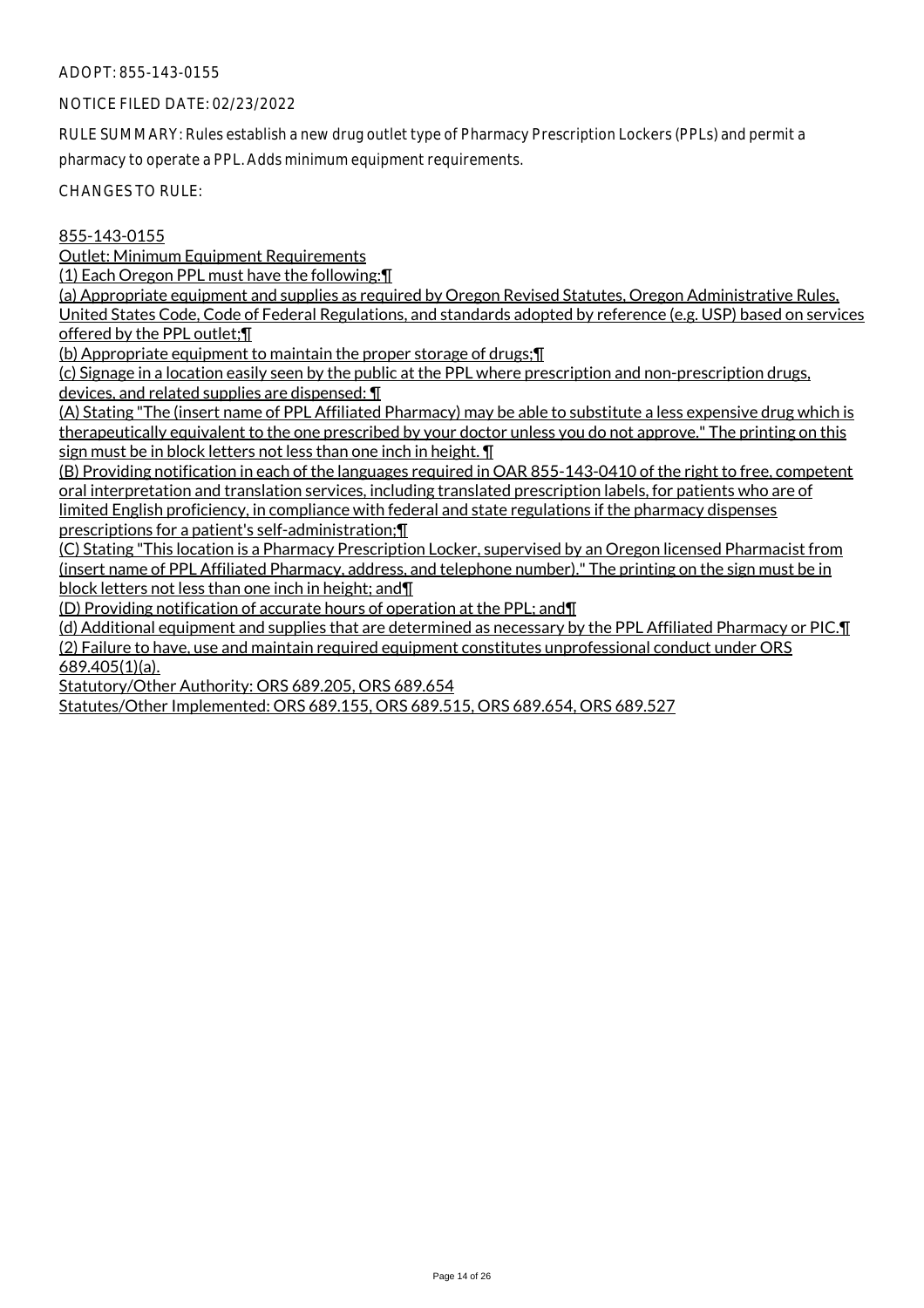# NOTICE FILED DATE: 02/23/2022

RULE SUMMARY: Rules establish a new drug outlet type of Pharmacy Prescription Lockers (PPLs) and permit a pharmacy to operate a PPL. Adds information and requirements related to general requirements.

CHANGES TO RULE:

855-143-0200

Outlet: General Requirements

(1) The PPL Affiliated Pharmacy and its PIC are responsible for all operations and enforcing all policies and procedures of the PPL.¶

(2) A PPL Affiliated Pharmacy may operate more than one PPL.¶

(3) A PPL Affiliated Pharmacy must be less than 120 miles apart via the shortest surface street route from the PPL.  $\mathbf I$ 

(4) A PPL and its PPL Affiliated Pharmacy must:¶

(a) Have the same owner; or¶

(b) Have a written contract that specifies:¶

(A) The services to be provided by each licensee and registrant;¶

(B) The responsibilities of each licensee and registrant; and¶

(C) The accountabilities of each licensee and registrant;¶

(c) Ensure each prescription and non-prescription drugs, devices, and related supplies are dispensed in compliance with OAR 855-019, OAR 855-025, OAR 855-031, OAR 855-041 and OAR 855-143;¶

(d) Ensure that the PPL Affiliated Pharmacy prevents duplicate dispensing of a prescription; ¶

(e) Comply with all applicable federal and state laws and rules;¶

(f) Ensure that PPL Affiliated Pharmacy has received and documented consent by the patient or patient's agent for the patient's prescription and non-prescription drugs, devices, and related supplies to be placed in the PPL;¶

(g) Ensure that there is an Oregon licensed PIC who is responsible for all operations and enforcing all policies and procedures of the PPL;¶

(h) Designate in writing the Oregon licensed Pharmacists, Interns, Pharmacy Technicians and Certified Oregon Pharmacy Technicians authorized to access the PPL;¶

(i) Utilize complete chain of custody tracking;¶

(j) Train the Oregon licensed Pharmacists, Interns, Pharmacy Technicians and Certified Oregon Pharmacy Technicians in the operation of the PPL and document the training;¶

(k) Develop, implement and enforce a continuous quality improvement program for dispensing services from a PPL designed to objectively and systematically:¶

(A) Monitor, evaluate, document the quality and appropriateness of patient care; ¶

(B) Improve patient care; and¶

(C) Identify, resolve and establish the root cause of dispensing and DUR errors and prevent their reoccurrence;¶ (l) Provide a telephone number that a patient, patient's agent or prescriber may use to contact the Oregon licensed Pharmacist from the PPL Affiliated Pharmacy; and¶

(m) Develop, implement and enforce a process for an in person physical inspection of the PPL by an Oregon licensed Pharmacist at least once every 28 days or more frequently as deemed necessary by the Oregon licensed PIC of the PPL Affiliated Pharmacy. The inspection must utilize the PPL self-inspection form, be documented, and records retained.

Statutory/Other Authority: ORS 689.205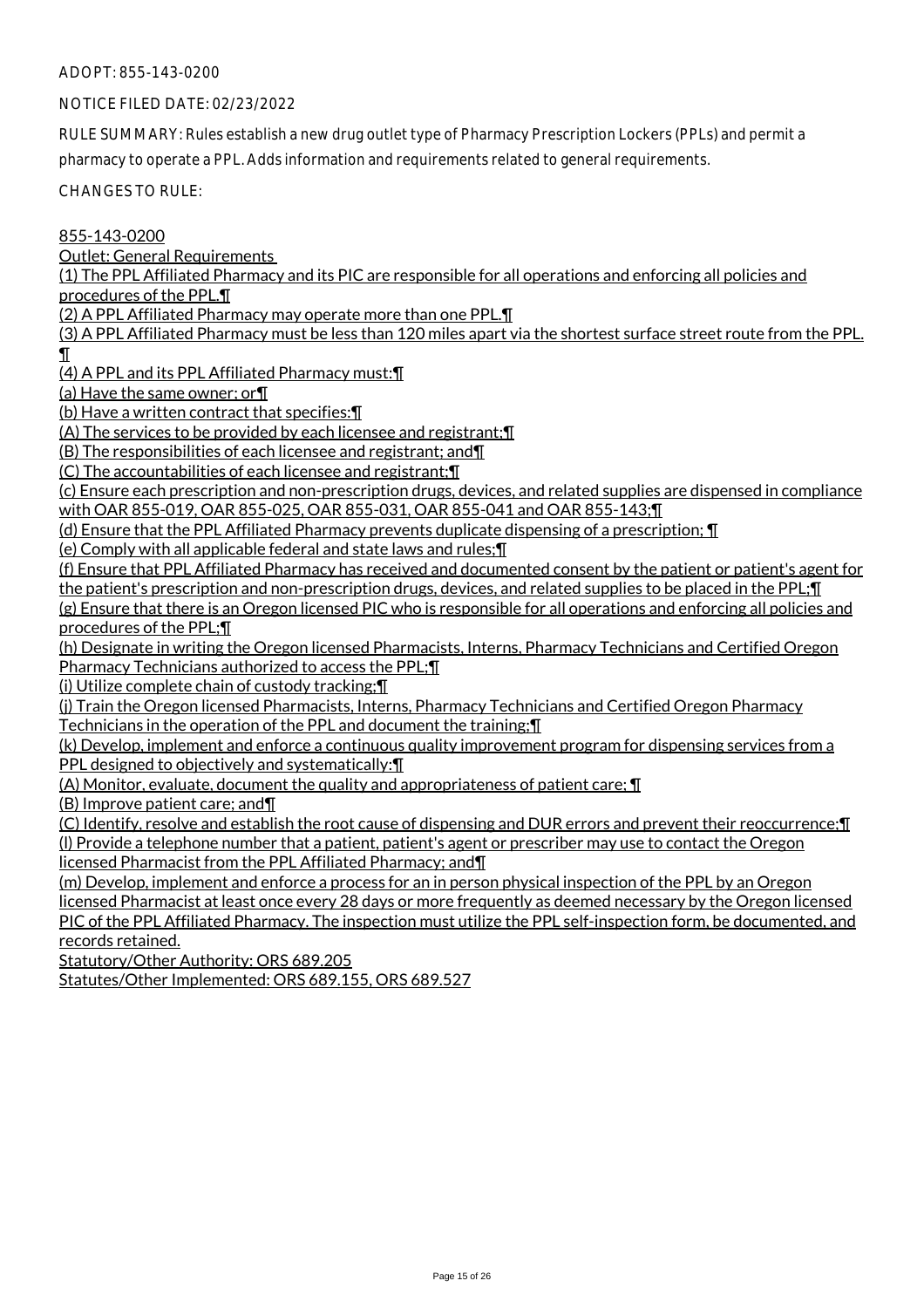# NOTICE FILED DATE: 02/23/2022

RULE SUMMARY: Rules establish a new drug outlet type of Pharmacy Prescription Lockers (PPLs) and permit a pharmacy to operate a PPL. Adds information and requirements related to technology.

CHANGES TO RULE:

855-143-0205

Outlet: Technology

A PPL and its PPL Affiliated Pharmacy must:¶

(1) Utilize a shared computer system and have appropriate technology or interface to allow access to information required to dispense prescription and non-prescription drugs, devices, and related supplies and counsel the patient or patient's agent;¶

(2) Utilize barcode, radio-frequency identification or quick response code technology for stocking, destocking and dispensing at the PPL;¶

(3) Test the PPL and verify the unit is operable and functioning in all aspects in accordance with minimum acceptable system or unit design specifications before dispensing prescription and non-prescription drugs, devices, and related supplies and after an upgrade or change is made to the system. ¶

The PPL Affiliated Pharmacy must make the results of such testing available to the board upon request; and¶ (4) Develop, implement and enforce a plan for routine maintenance of the PPL.¶

(5) Develop, implement and enforce a plan for responding to and recovering from an interruption of service where the PPL is not fully operational and functioning.

Statutory/Other Authority: ORS 689.205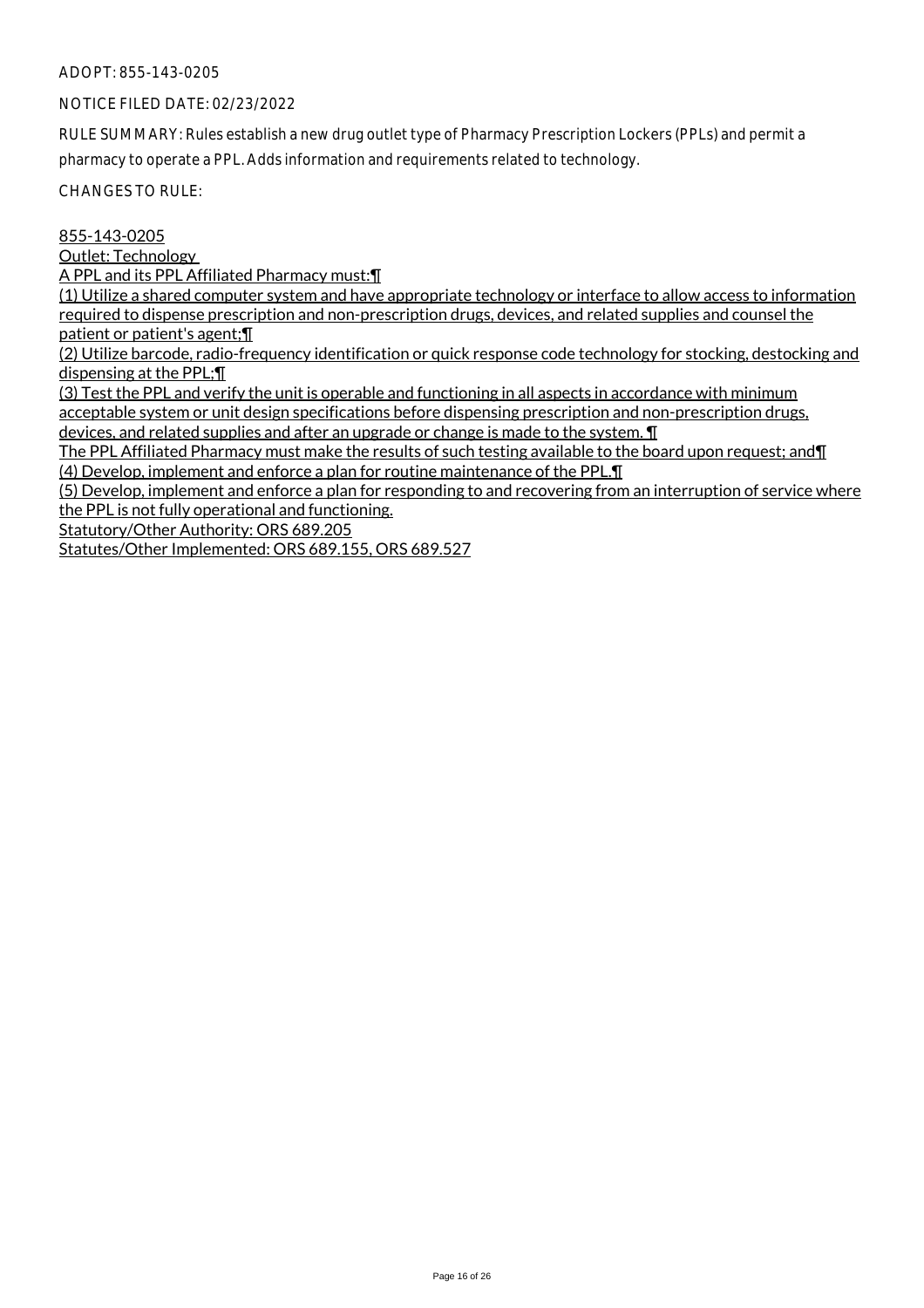# NOTICE FILED DATE: 02/23/2022

RULE SUMMARY: Rules establish a new drug outlet type of Pharmacy Prescription Lockers (PPLs) and permit a pharmacy to operate a PPL. Adds information and requirements related to supervision.

CHANGES TO RULE:

# 855-143-0210

Outlet: Supervision

A PPL and its PPL Affiliated Pharmacy must:¶

(1) Ensure prescription and non-prescription drugs, devices, and related supplies are only dispensed at the PPL if an Oregon licensed Pharmacist is available for patient consultation and the PPL is fully operational.¶

(2) Ensure that stocking and destocking of prescription and non-prescription drugs, devices, and related supplies in a PPL is completed under the supervision, direction and control of a pharmacist.¶

(3) Ensure that an Oregon licensed Pharmacist verifies and documents that:¶

(a) All prescription and non-prescription drugs, devices, and related supplies were correctly stocked into the PPL;¶

(b) All prescription and non-prescription drugs, devices, and related supplies destocked from the PPL were returned to the PPL Affiliated Pharmacy; ¶

(c) Proper storage conditions were maintained during transfer per OAR 855-143-0125; and¶ (d) Records are maintained per OAR 855-143-0550.

Statutory/Other Authority: ORS 689.205, ORS 689.225

Statutes/Other Implemented: ORS 689.151, ORS 689.155, ORS 689.305, ORS 689.527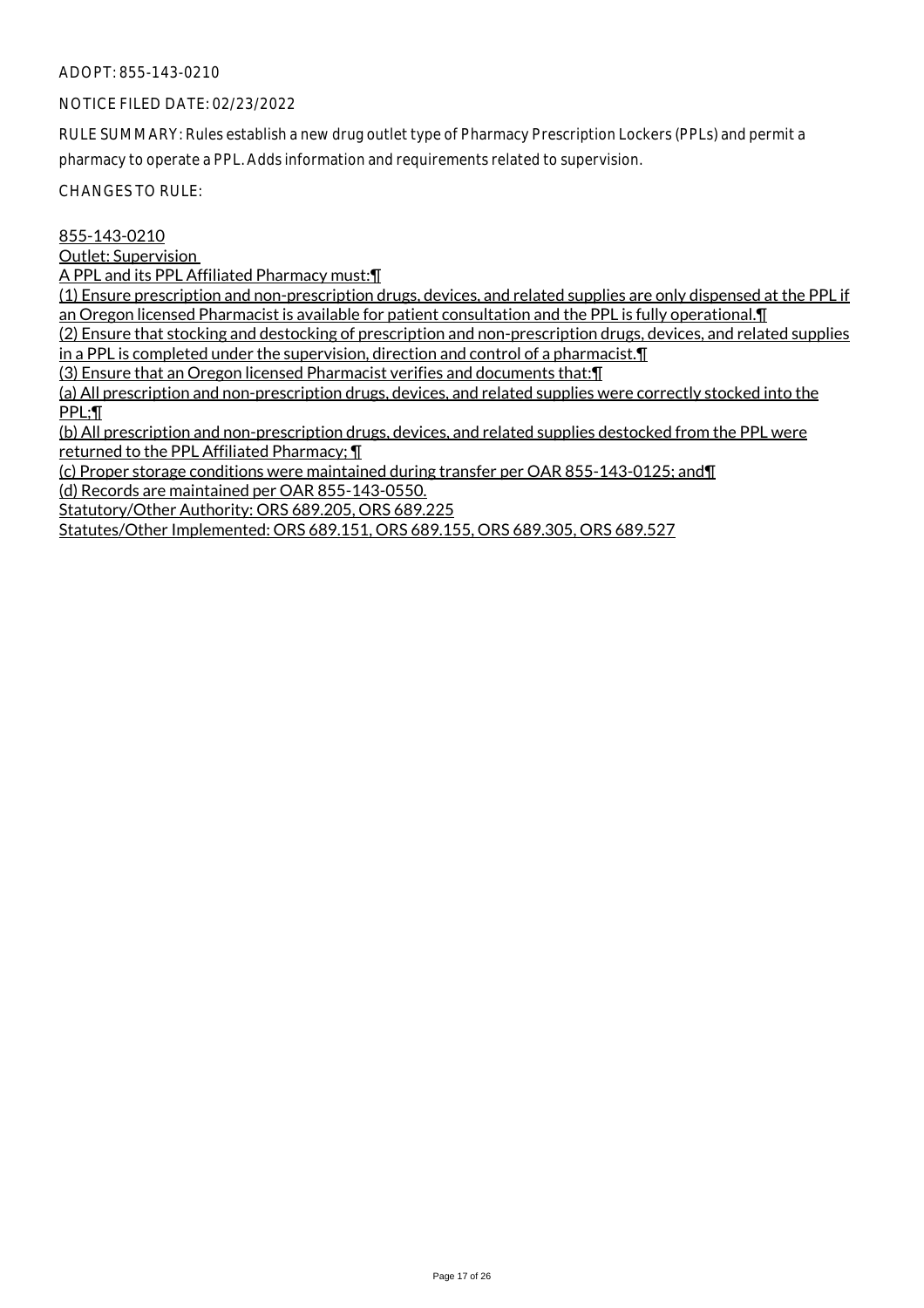# NOTICE FILED DATE: 02/23/2022

RULE SUMMARY: Rules establish a new drug outlet type of Pharmacy Prescription Lockers (PPLs) and permit a pharmacy to operate a PPL. Adds information and requirements related to pharmacist utilization.

CHANGES TO RULE:

855-143-0215

Outlet: Pharmacist Utilization

A PPL and its PPL Affiliated Pharmacy must ensure that a prescription drug or device is not released from the PPL until the Oregon licensed Pharmacist or Intern has: [1]

(1) Provided counseling when required under OAR 855-019-0230 or when requested by the patient or patient's agent; and¶

(2) Documented the interaction.

Statutory/Other Authority: ORS 689.205 Statutes/Other Implemented: ORS 689.155, ORS 689.527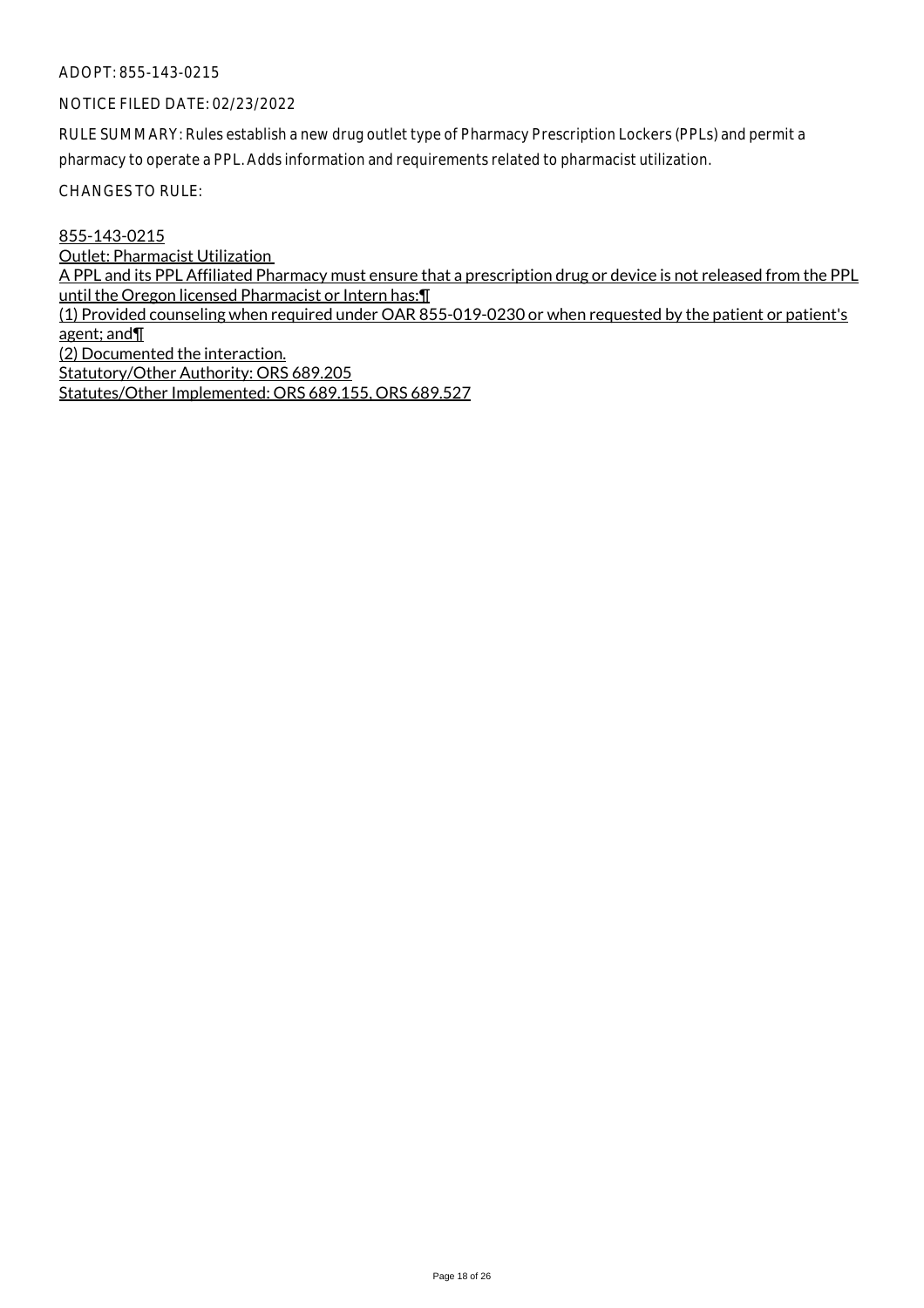#### NOTICE FILED DATE: 02/23/2022

RULE SUMMARY: Rules establish a new drug outlet type of Pharmacy Prescription Lockers (PPLs) and permit a pharmacy to operate a PPL. Adds information and requirements related to non-prescription drugs and supplies.

CHANGES TO RULE:

855-143-0220

Outlet: Non-Prescription Drugs and Supplies If non-prescription drugs and related supplies are placed in the PPL, the PPL and its PPL Affiliated Pharmacy must ensure that only an Oregon licensed Pharmacist verifies non-prescription drugs and related supplies that will be placed in the PPL. Statutory/Other Authority: ORS 689.205 Statutes/Other Implemented: ORS 689.155, ORS 689.527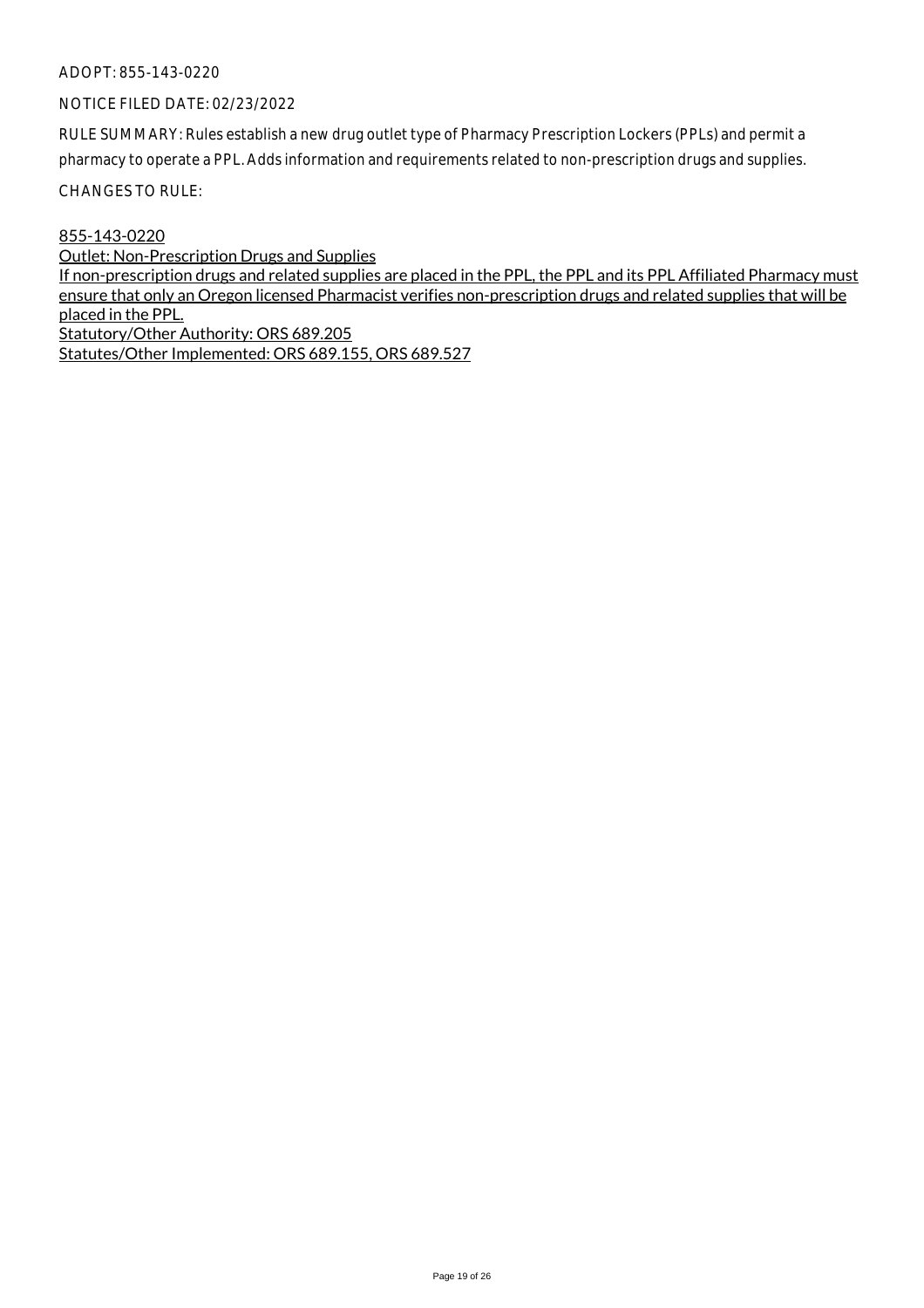# NOTICE FILED DATE: 02/23/2022

RULE SUMMARY: Rules establish a new drug outlet type of Pharmacy Prescription Lockers (PPLs) and permit a pharmacy to operate a PPL. Adds information and requirements related to controlled substances.

CHANGES TO RULE:

855-143-0225 Outlet: Controlled Substances Controlled substances may not be stored in the PPL. Statutory/Other Authority: ORS 689.205 Statutes/Other Implemented: ORS 689.155, ORS 689.527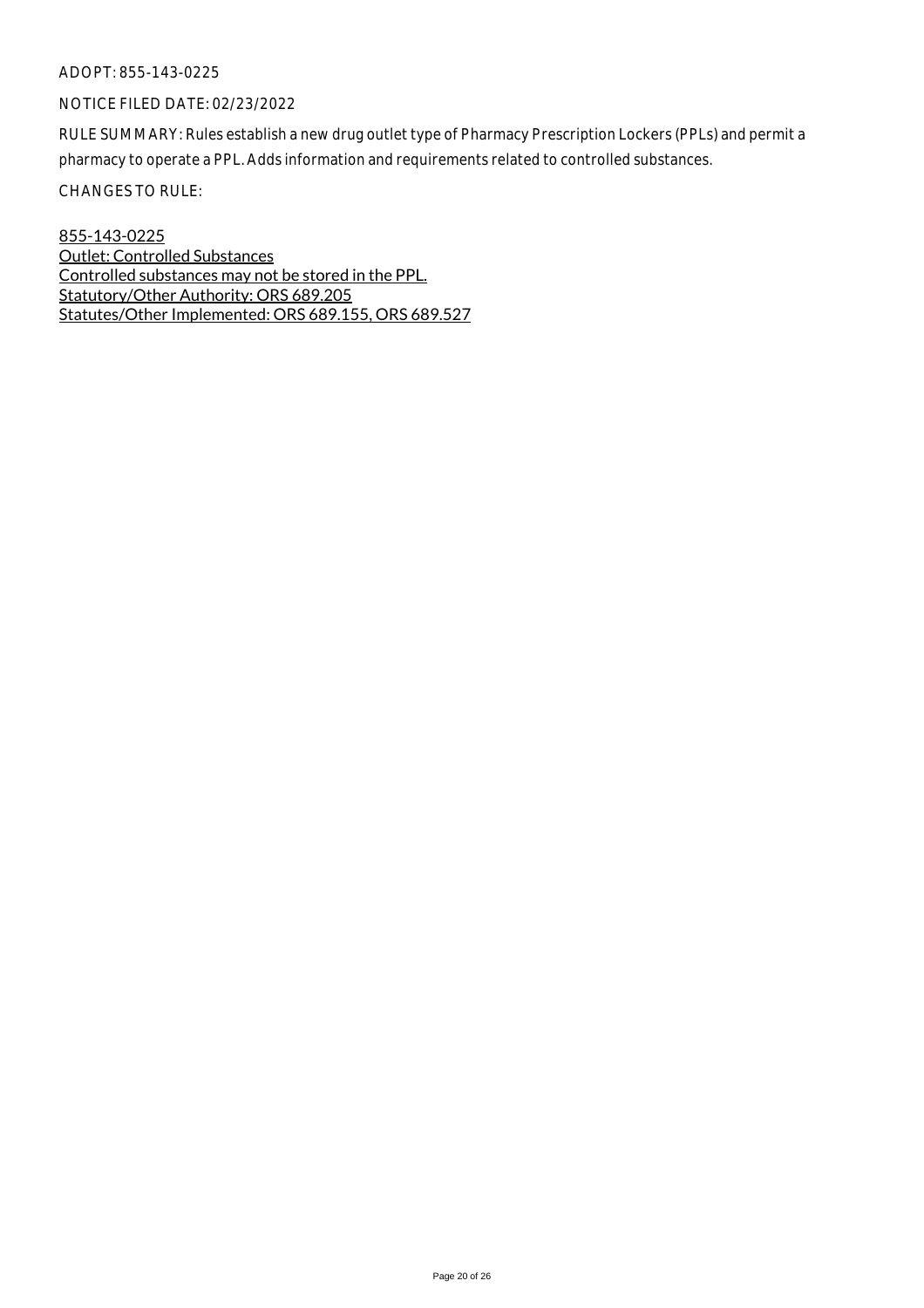# NOTICE FILED DATE: 02/23/2022

RULE SUMMARY: Rules establish a new drug outlet type of Pharmacy Prescription Lockers (PPLs) and permit a pharmacy to operate a PPL. Adds information and general requirements related to dispensing.

CHANGES TO RULE:

855-143-0345 Dispensing: General Requirements The PPL Affiliated Pharmacy must:¶ (1) Ensure each prescription, prescription refill, and drug order is correctly dispensed by the PPL in accordance with the prescribing practitioner's authorization; and II (2) Ensure the PPL dispenses prescriptions accurately and to the correct party. Statutory/Other Authority: ORS 689.205 Statutes/Other Implemented: ORS 689.155, ORS 689.527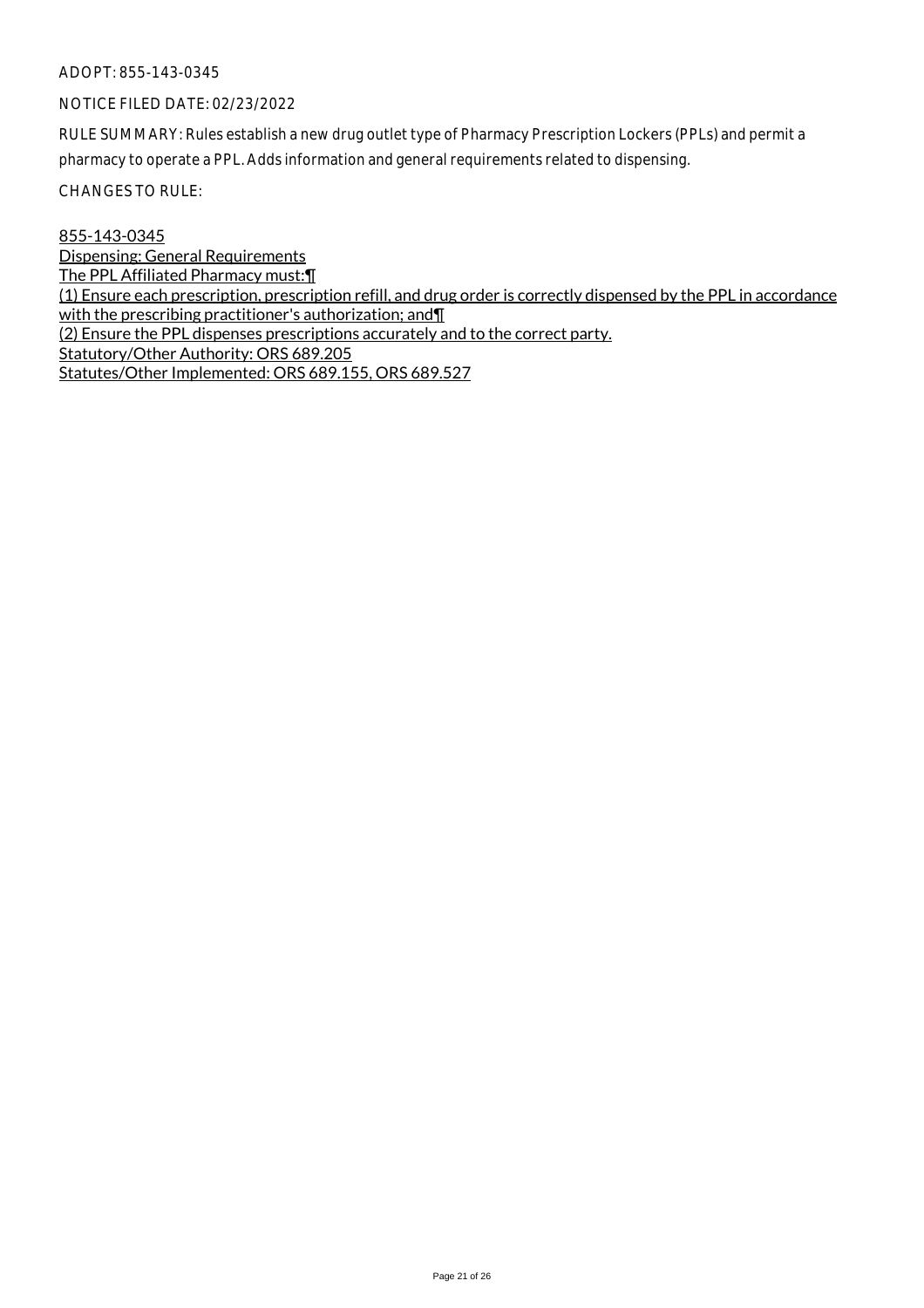# NOTICE FILED DATE: 02/23/2022

RULE SUMMARY: Rules establish a new drug outlet type of Pharmacy Prescription Lockers (PPLs) and permit a pharmacy to operate a PPL. Adds information and requirements related to policies and procedures.

CHANGES TO RULE:

# 855-143-0500

Policies and Procedures

(1) The Oregon licensed PIC of the PPL Affiliated Pharmacy and the PPL Affiliated Pharmacy drug outlet is accountable for establishing, maintaining, and enforcing written policies and procedures for the PPL. The written policies and procedures must be maintained at the PPL Affiliated Pharmacy and must be available to the board upon request. ¶

(2) The written policies and procedures must include at a minimum the responsibilities of the PPL Affiliated Pharmacy and each PPL including;¶

(a) Security;¶

(b) Operation, testing and maintenance of the PPL;¶

(c) Sanitation and cleaning;¶

(d) Storage of drugs;¶

(e) Stocking and destocking;¶

(f) Dispensing;¶

(g) Preventing duplicate dispensing;¶

(h) Oregon licensed Pharmacist supervision, direction and control of and licensed personnel accessing the PPL;¶

(i) Documenting the identity, function, location, date and time of the licensed personnel accessing the PPL;¶

(j) Utilization of Oregon licensed Pharmacist (i.e. Counseling);¶

(k) Recordkeeping;¶

(l) Patient consent and confidentiality;¶

(m) On-site inspection by an Oregon licensed Pharmacist;¶

(n) Continuous quality improvement;¶

(o) Plan for discontinuing and recovering services if PPL disruption occurs;¶

(p) Training: initial and ongoing; and¶

(q) Interpretation, translation and prescription reader services.¶

(3) If compounded preparations are compounded at the PPL Affiliated Pharmacy and placed in the PPL the policies and procedures must meet the requirements of OAR 855-045.¶

(4) A PPL Affiliated Pharmacy that provides prescription and non-prescription drugs, devices, and related supplies through a PPL must review its written policies and procedures every 12 months, revise them if necessary, and document the review.

Statutory/Other Authority: ORS 689.205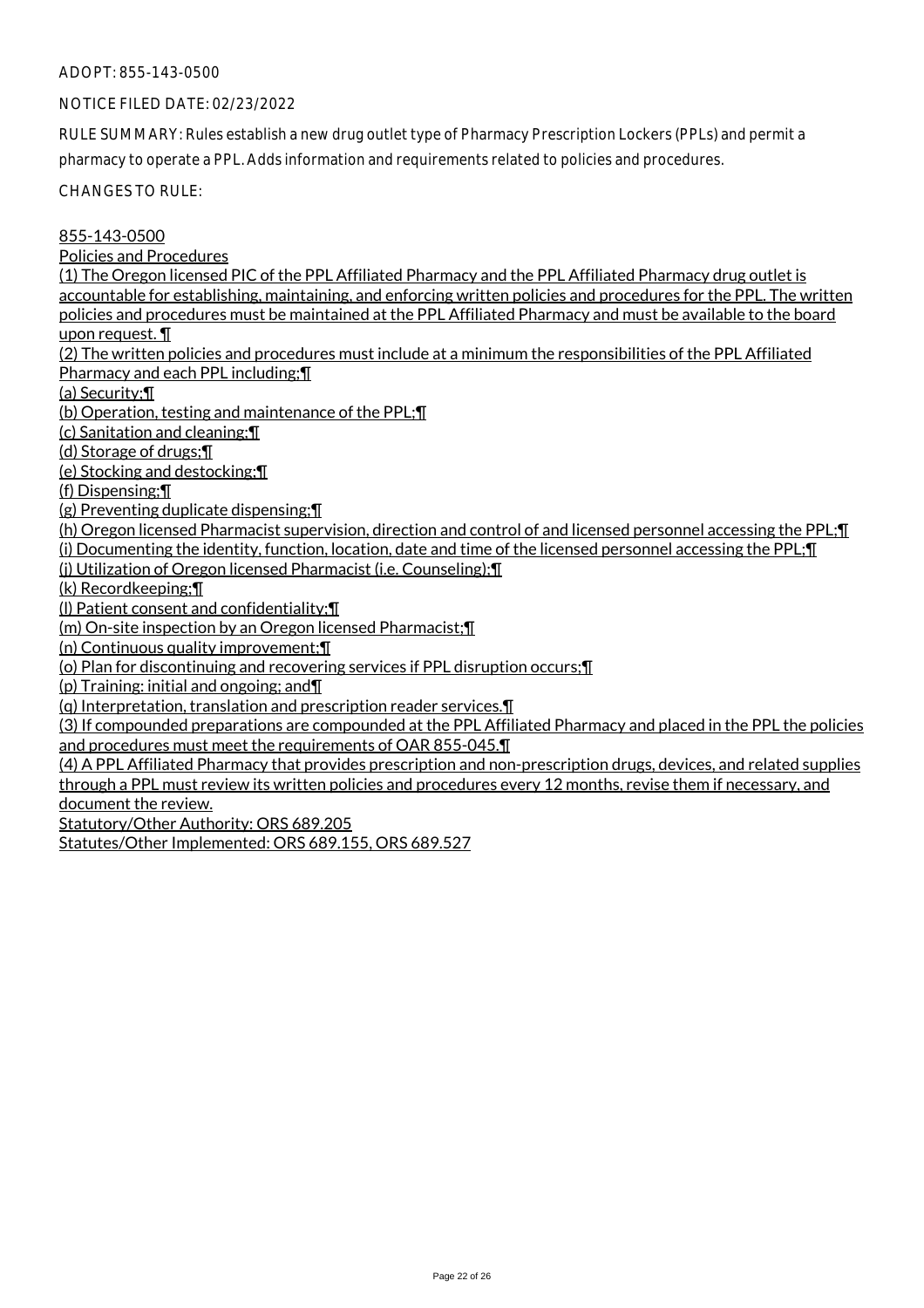# NOTICE FILED DATE: 02/23/2022

RULE SUMMARY: Rules establish a new drug outlet type of Pharmacy Prescription Lockers (PPLs) and permit a pharmacy to operate a PPL. Adds information and general requirements related to records.

CHANGES TO RULE:

# 855-143-0550

Records: General Requirements

(1) The recordkeeping requirements OAR 855-143 are in addition to the requirements of other recordkeeping rules of the board. Unless otherwise specified, all records and documentation required by these rules, must be retained for three years and made available to the board for inspection upon request. Records must be stored onsite for at least one year and may be stored, after one year, in a secured off-site location if retrievable within three business days. Records and documentation may be written, electronic or a combination of the two.¶

(2) All required records for the Drug Outlet PPL must be maintained by the PPL Affiliated Pharmacy.¶

(3) Records retained by the PPL Affiliated Pharmacy must include, but are not limited to:¶

(a) Date, time and identification of each individual and activity or function performed on the PPL;¶

(b) Oregon licensed Pharmacist physical inspection of the PPL;¶

(c) Audiovisual communication system testing;¶

(d) Licensee training on the proper use of the PPL; ¶

(e) Still image capture and store and forward images must be retained according to (1); ¶

(f) Data and surveillance system data must be retained for 6 months; and¶

(g) Any errors or irregularities identified by the quality improvement program.¶

(4) Records of dispensing from a PPL must include the:¶

(a) Physical location of the PPL;¶

(b) Identification of the patient or patient's agent retrieving the prescription, non-prescription drugs, and supplies;¶

(c) A digital image of the individual to whom the prescription was dispensed.¶

(d) Date and time of transaction;¶

(e) Each prescription number, patient name, prescriber name, drug name, strength, dosage form and quantity;¶ (f) Each non-prescription drug and supply name, UPC or NDC number, and quantity; and¶

(g) Name of Oregon licensed Pharmacist or Oregon licensed Intern who provided counseling to the patient or patient's agent, if required, documentation that the counseling was performed or that the Pharmacist or Intern accepted the patient or patient's agent request not to be counseled.¶

(5) Records of stocking and destocking of prescriptions into or from a PPL must include the:¶

(a) Date and time;¶

(b) Each prescription number, patient name, prescriber name, drug name, strength, dosage form and quantity;¶ (c) Each non-prescription drug and supply name, UPC or NDC number, and quantity;¶

(d) Name and Oregon license number of the person stocking or destocking prescription, non-prescription drugs and supplies from the system; and¶

(e) Identity of the Oregon licensed Pharmacist who verifies that the system has been accurately stocked or destocked.

Statutory/Other Authority: ORS 689.205

Statutes/Other Implemented: ORS 689.155, ORS 689.508, ORS 689.527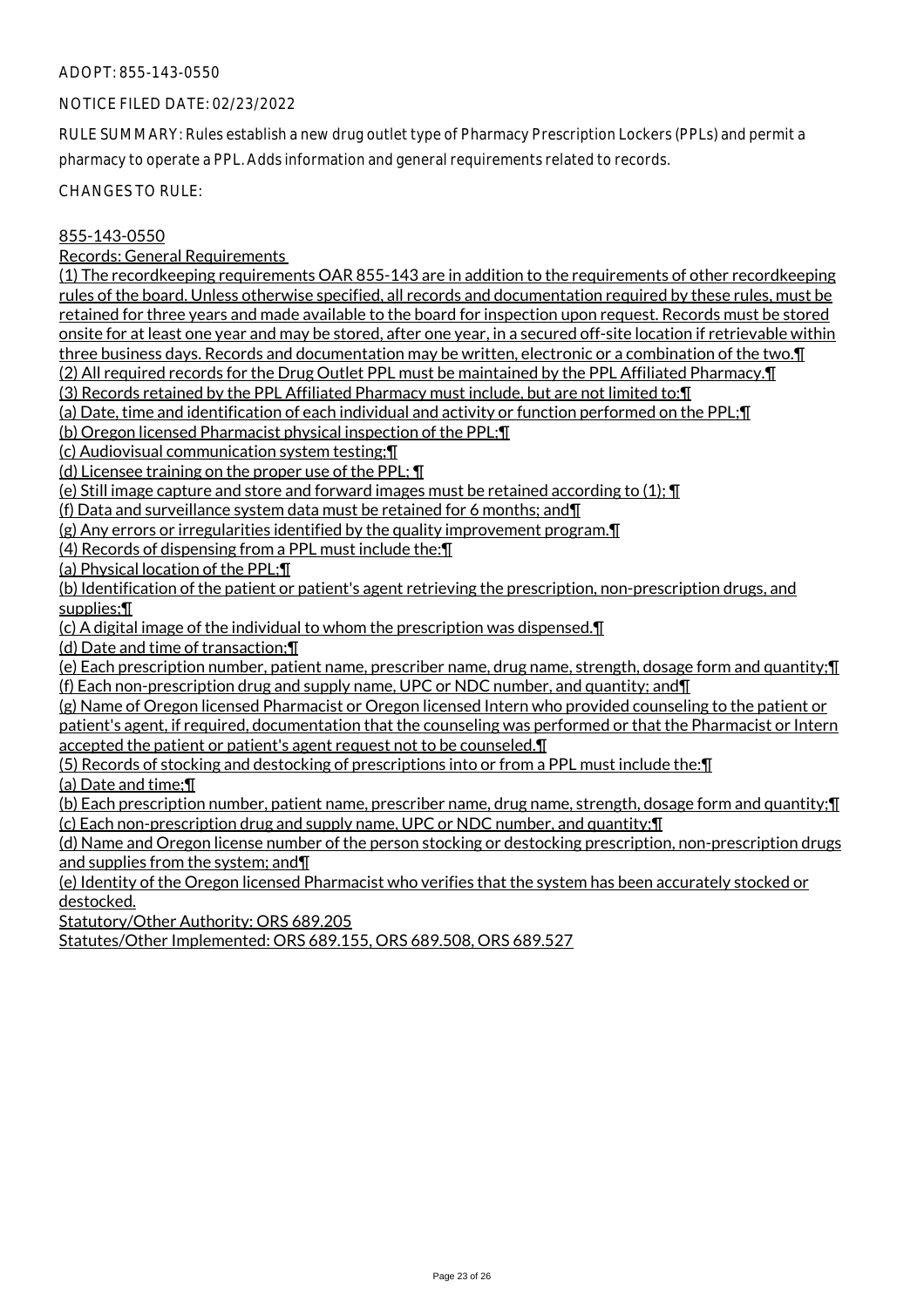# NOTICE FILED DATE: 02/23/2022

RULE SUMMARY: Rules establish a new drug outlet type of Pharmacy Prescription Lockers (PPLs) and permit a pharmacy to operate a PPL. Adds information and requirements related to prohibited practices.

CHANGES TO RULE:

855-143-0600 Prohibited Practices: General A PPL may not:¶ (1) Allow unlicensed personnel, Oregon licensed Pharmacy Technicians or Certified Oregon Pharmacy Technicians to ask questions of a patient or patient's agent which screen and/or limit interaction with the Oregon licensed Pharmacist; ¶ (2) Utilize a person to dispense or deliver a prescription and non-prescription drugs, devices, and related supplies directly to the patient;¶ (3) Dispense drugs that require further manipulation prior to administration or dispensing (e.g. reconstitution, compounding, vaccines); and¶ (4) Store or dispense controlled substances. Statutory/Other Authority: ORS 475.035, ORS 689.205, ORS 689.305, ORS 689.315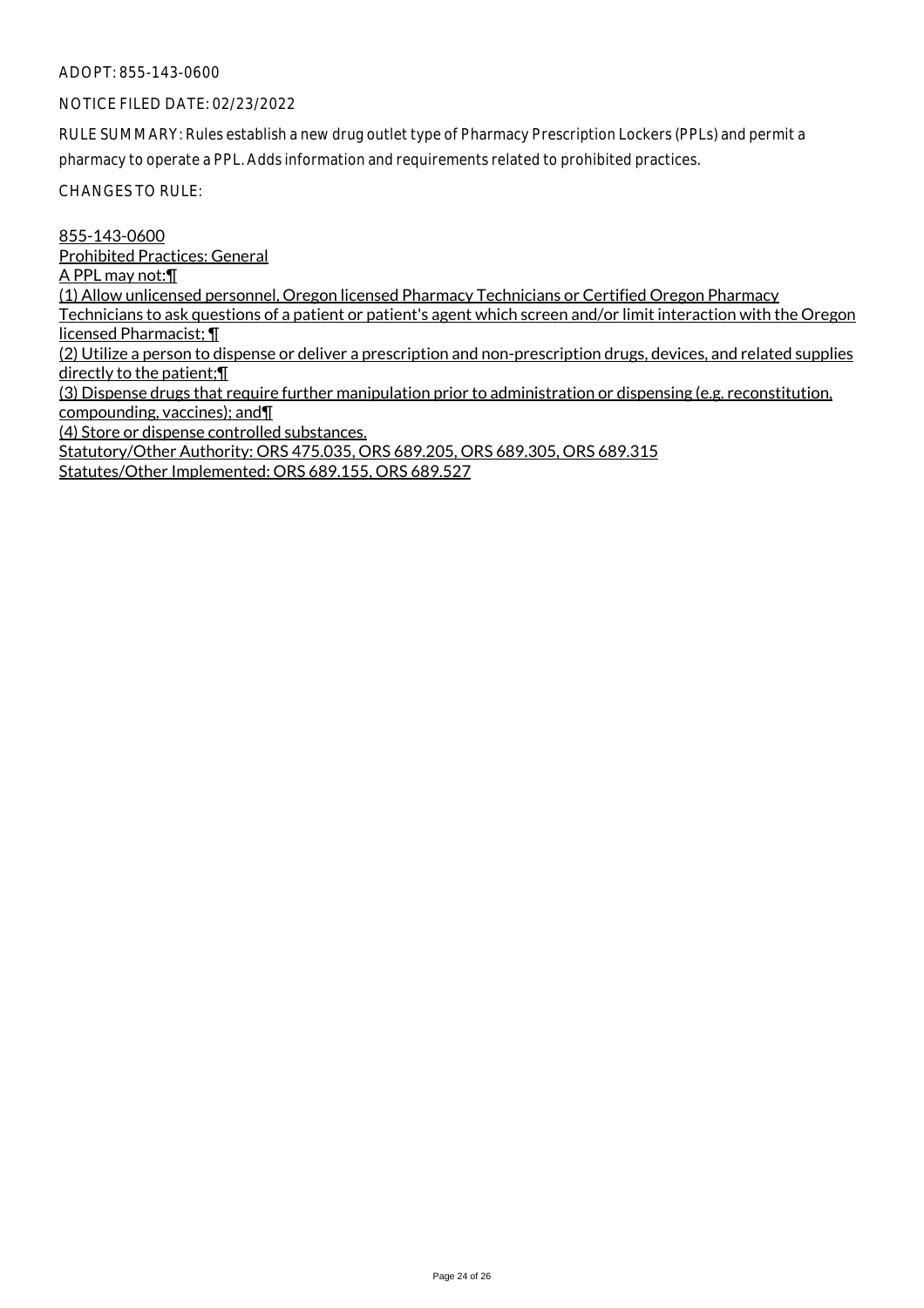# NOTICE FILED DATE: 02/23/2022

RULE SUMMARY: Rules establish a new drug outlet type of Pharmacy Prescription Lockers (PPLs) and permit a pharmacy to operate a PPL. Adds information and requirements for prohibited practices related to disclosing patient information.

CHANGES TO RULE:

855-143-0602

Prohibited Practices: Disclosure of Patient Information

A Retail Drug Outlet PPL may not:¶

(1) Allow a licensee or registrant of the board who obtains any patient information to disclose that information to a third party without the consent of the patient except as provided in (2) of this rule.¶

(2) A licensee may disclose patient information:¶

(a) To the board;¶

(b) To a practitioner, Oregon licensed Pharmacist, Intern, Pharmacy Technician, or Certified Oregon Pharmacy Technician, if disclosure is authorized by an Oregon-licensed Pharmacist who reasonably believes that disclosure

is necessary to protect the patient's health or well-being; or¶

(c) To a third-party when disclosure is authorized or required by law; or¶

(d) As permitted pursuant to federal and state patient confidentiality laws; or¶

(e) To the patient or to persons as authorized by the patient.¶

(3) Allow a licensee or registrant of the board to access or obtain any patient information unless it is accessed or obtained for the purpose of patient care.

Statutory/Other Authority: ORS 475.035, ORS 689.205, ORS 689.305, ORS 689.315 Statutes/Other Implemented: ORS 689.155, ORS 689.527